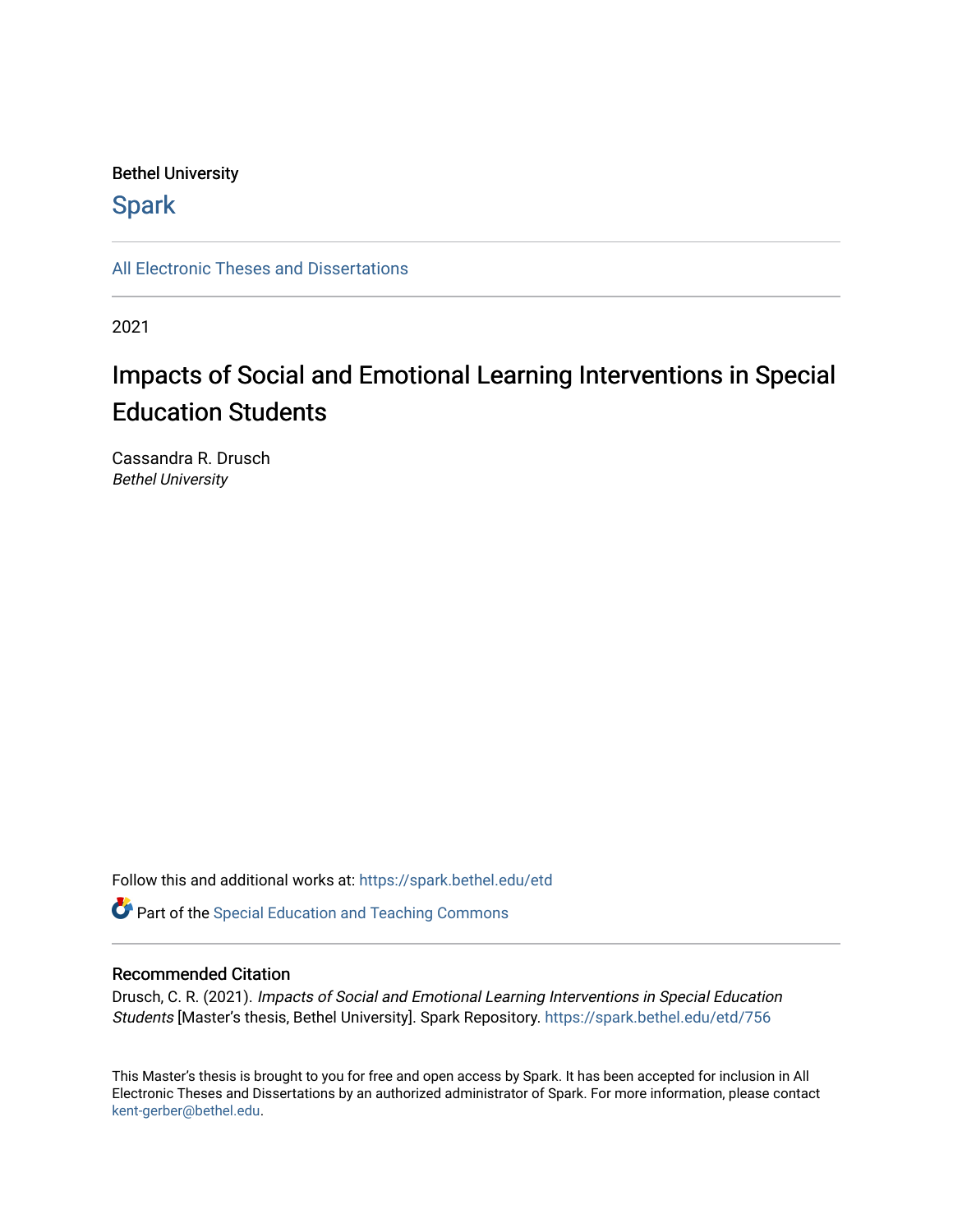# IMPACTS OF SOCIAL AND EMOTIONAL LEARNING INTERVENTIONS IN SPECIAL EDUCATION STUDENTS

A MASTER'S THESIS SUBMITTED TO THE FACULTY OF BETHEL UNIVERSITY

BY

# CASSANDRA DRUSCH

IN PARTIAL FULFILLMENT OF THE REQUIREMENTS

FOR THE DEGREE OF

MASTER OF ARTS IN EDUCATION

DECEMBER 2021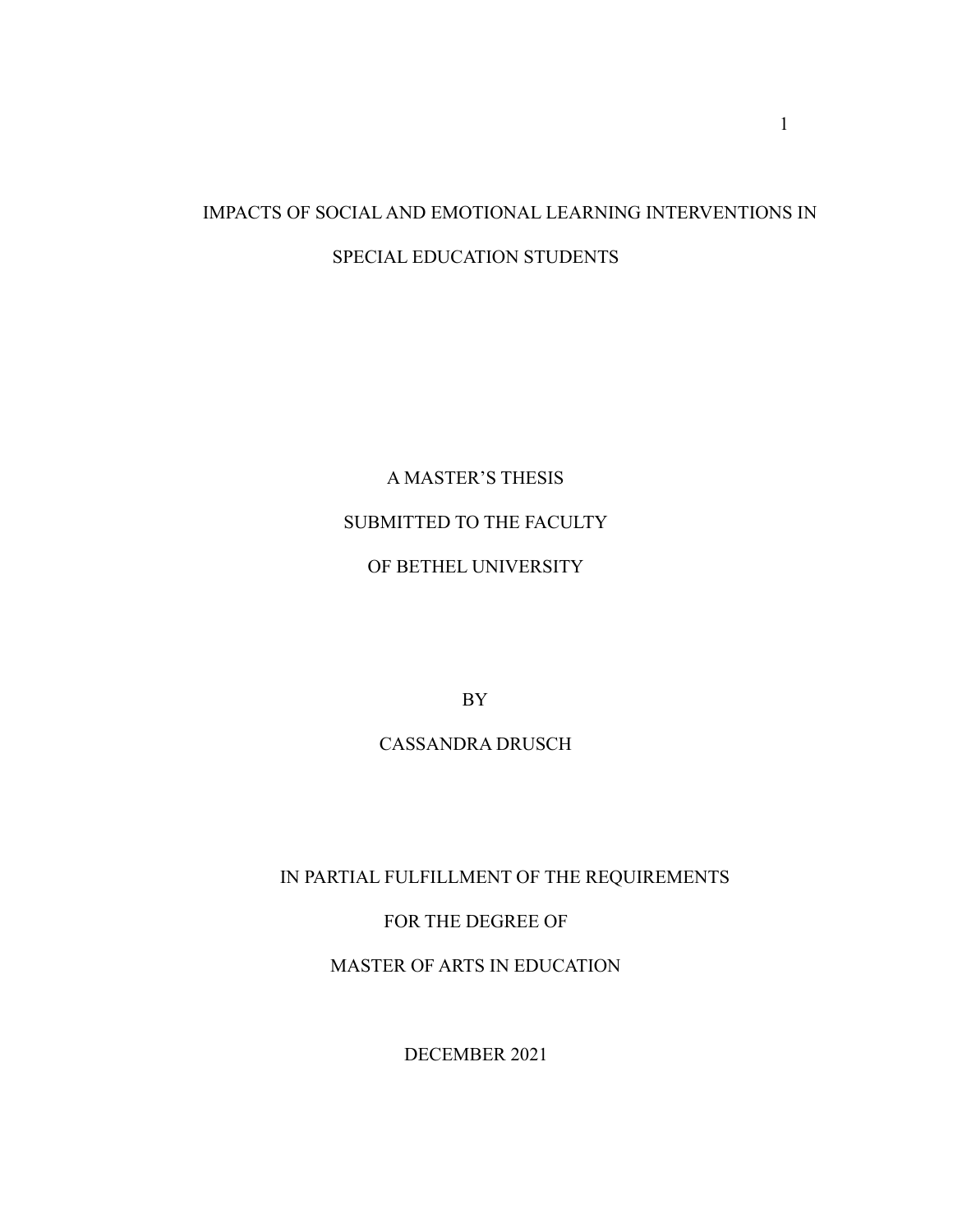# BETHEL UNIVERSITY

# IMPACTS OF SOCIAL AND EMOTIONAL LEARNING INTERVENTIONS IN SPECIAL EDUCATION STUDENTS

BY

## CASSANDRA DRUSCH

## APPROVED

Thesis Advisor: Jan Mrozinski, M.A., M.Ed.

Program Director: Katie Bonawitz, Ed.D.

DECEMBER 2021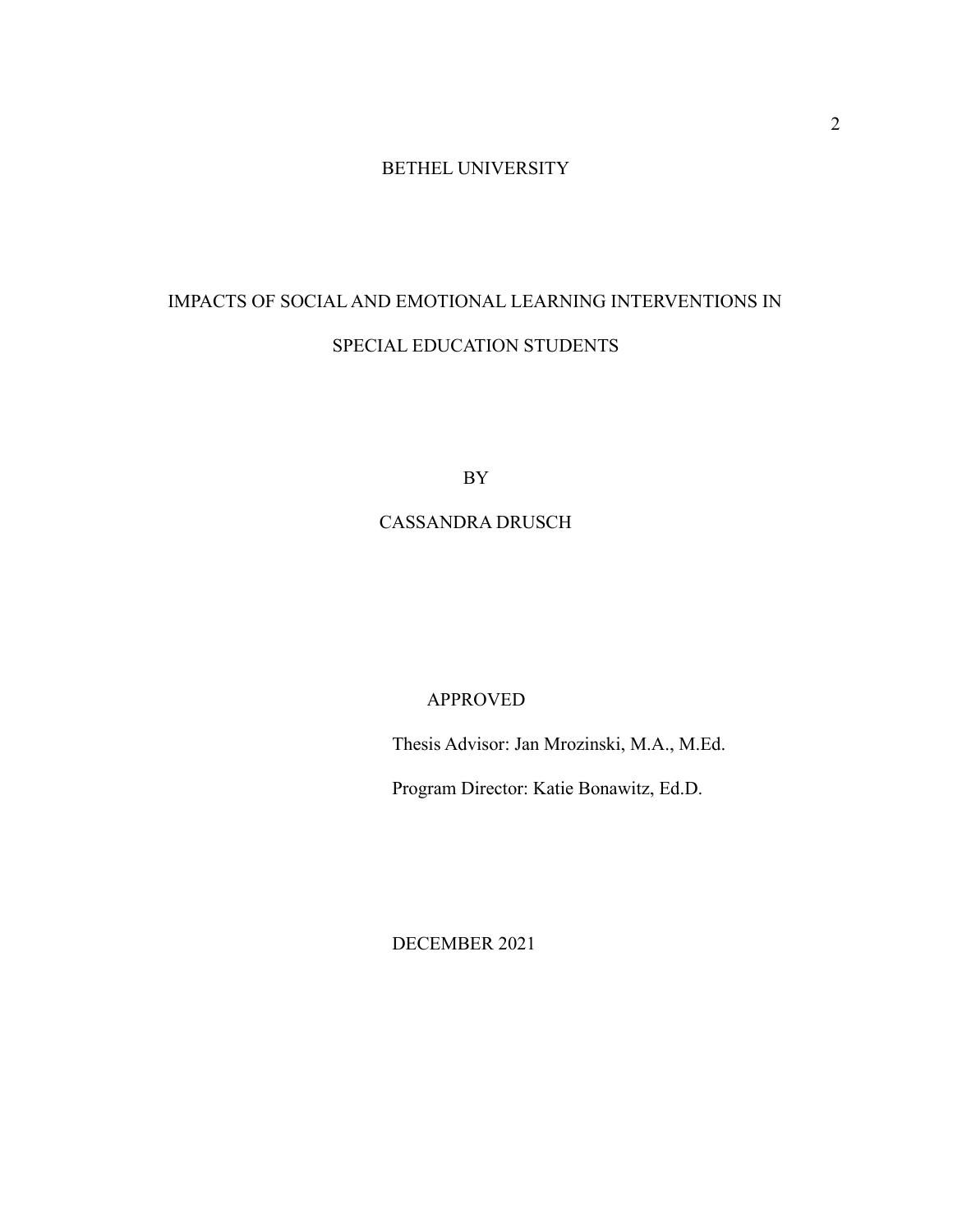#### **ABSTRACT**

Social and emotional learning is educational programming that can help the student learn to recognize emotions, set goals, perspectively think, maintain positive relationships, make decisions and learn conflict resolution (McCormick, 2019). Research has shown that social and emotional learning is beneficial to not only the general education population but also special education students. The author of this thesis researched the impact of social and emotional learning on students with disabilities in the five disability categories; emotional behavioral disorders, autism spectrum disorders, developmental cognitive disorders, specific learning disability, and other health disabilities. A literature review was conducted to determine the impacts and patterns of social-emotional learning interventions on the specific disability as well as the impact this learning has on special education enrollment.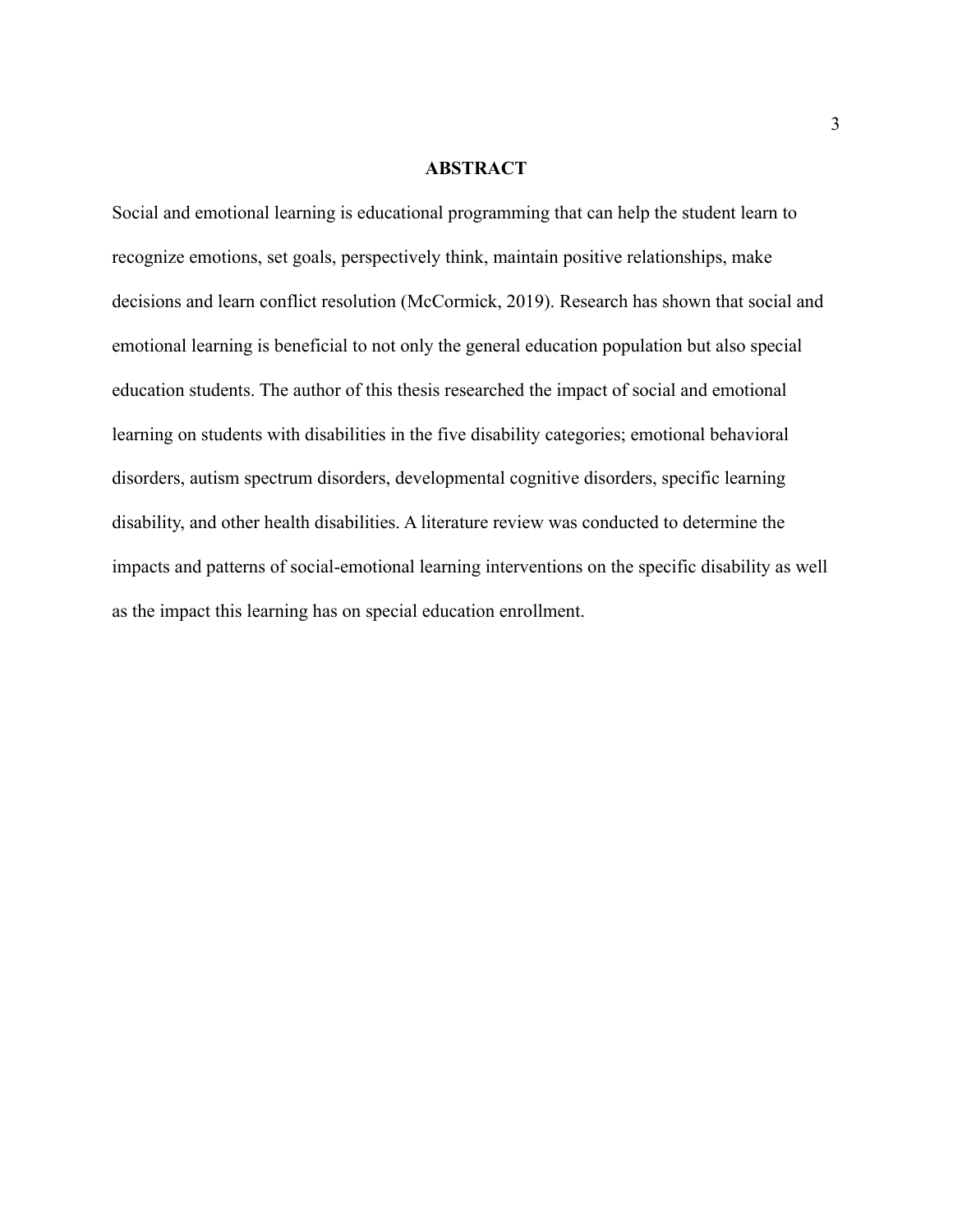# **TABLE OF CONTENTS**

| <b>Title Page</b>                                                         | $\mathbf{1}$   |
|---------------------------------------------------------------------------|----------------|
| <b>Signature Page</b>                                                     | 2              |
| Abstract                                                                  | 3              |
| Table of Contents                                                         | $\overline{4}$ |
| Chapter I: Introduction                                                   | 6              |
| History of Social and Emotional Learning                                  | 6              |
| <b>Special Education</b>                                                  | $\overline{7}$ |
| Categorical Disabilities in Special Education                             | 8              |
| <b>Autism Spectrum Disorders</b>                                          | 8              |
| <b>Emotional Behavioral Disorders</b>                                     | 9              |
| Developmental Cognitive Disabilities                                      | 9              |
| Other Health Disabilities                                                 | 10             |
| <b>Attention Deficit Hyperactivity Disorders</b>                          | 10             |
| Specific Learning Disabilities                                            | 10             |
| Personal Connection to Social and Emotional Learning in Special Education | 11             |
| <b>Thesis Question</b>                                                    | 12             |
| Chapter II: Literature Review                                             | 13             |
| <b>Literature Search Procedures</b>                                       | 13             |
| Social and Emotional Learning                                             | 14             |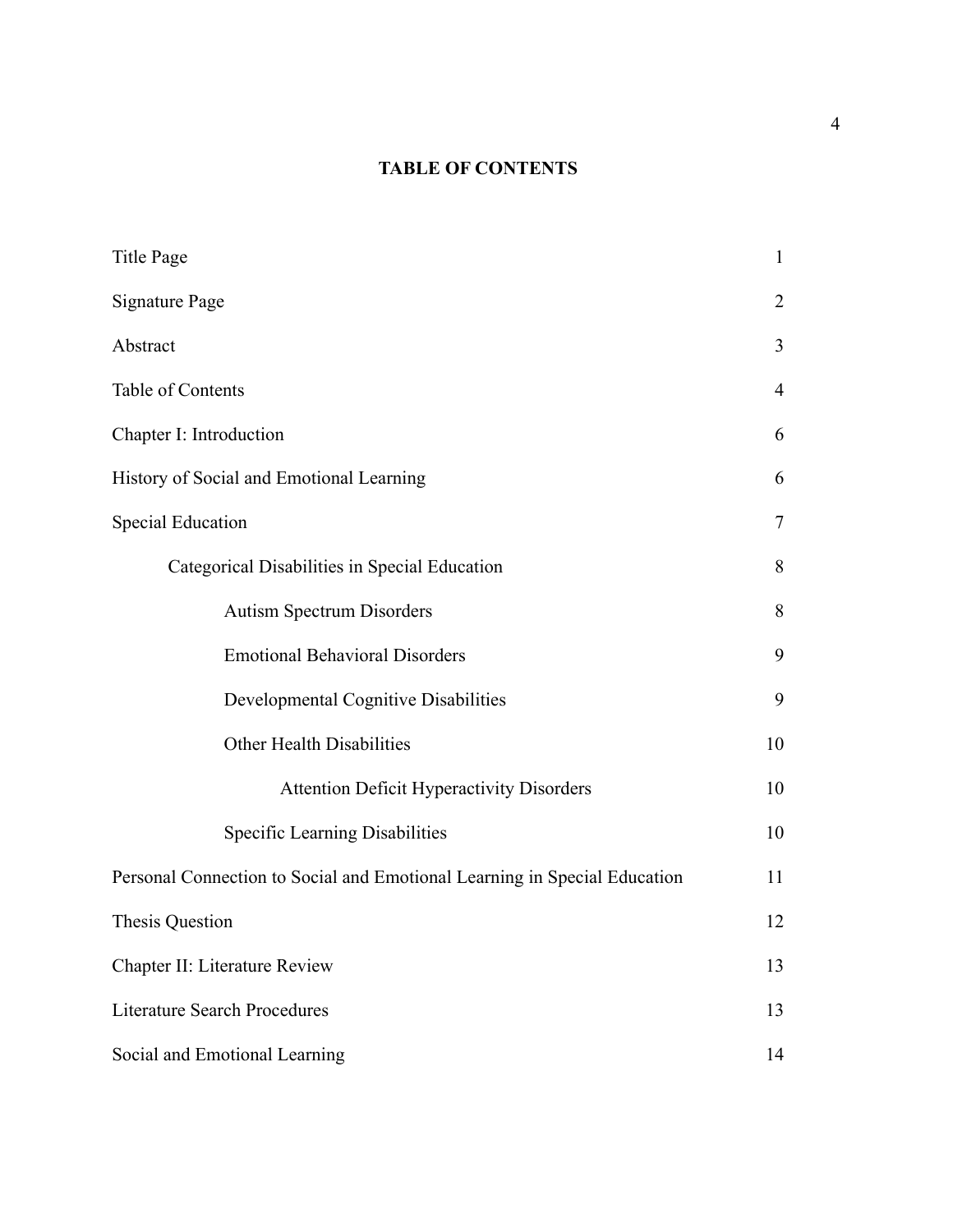| Social-Emotional Learning Intervention Impact on Special Education                | 14 |
|-----------------------------------------------------------------------------------|----|
| Specific Social-Emotional Learning Interventions Impact Per Disability Category15 |    |
| <b>Autism Spectrum Disorders</b>                                                  | 15 |
| <b>Emotional Behavioral Disorders</b>                                             | 17 |
| Developmental Cognitive Disabilities                                              | 21 |
| Other Health Disabilities (Attention Deficit Hyperactivity Disorder)              | 22 |
| Specific Learning Disabilities                                                    | 23 |
| <b>Other Themes</b>                                                               | 26 |
| <b>Special Education Enrollment</b>                                               | 26 |
| <b>Chapter III: Discussion and Summary</b>                                        | 28 |
| Summary of Literature                                                             | 28 |
| Limitations of the Research                                                       | 31 |
| Implications for Future Research                                                  | 33 |
| Conclusion                                                                        | 34 |
| References                                                                        | 35 |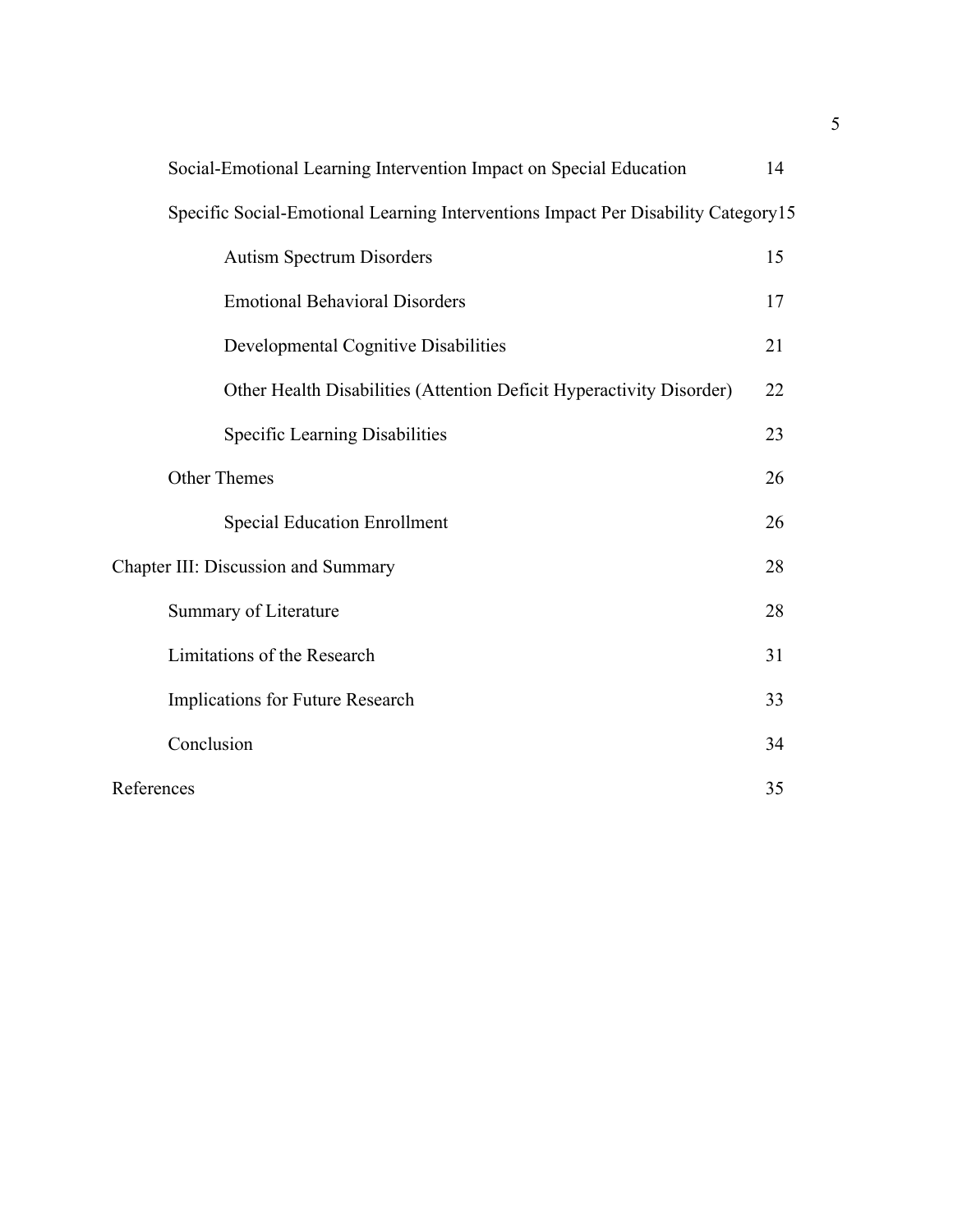#### **CHAPTER I: INTRODUCTION**

#### **History of Social and Emotional Learning**

Social and emotional learning is embedded into all aspects of the school day (Heyward et al., 2020). This programming aims to change student behaviors through the support of recognizing emotions, goal setting, perspective thinking, maintaining positive relationships, decision making, and conflict resolution (McCormick et al., 2019).

According to the Collaboration for Academic, Social, and Emotional Learning (CASEL) (2021), social-emotional learning interventions started with the idea to provide an education that supports the social, emotional, and academic development of all children. In 1968, Dr. James Comer, along with his colleagues at Yale University's Child Study Center developed their ideas into a school-based practice to support what they called the "whole child" (CASEL, 2021). This practice was then adopted in the 1980s by two Connecticut-based schools that found a decline in behavior challenges with students and saw academic performance scores exceeding the national average after the implementation of social and emotional interventions (CASEL, 2021). From the 1980s to 1994, numerous researchers and developers extended the teaching of the whole individual in schools to pioneer new test groups (CASEL, 2021). This strengthened and improved the strategy of teaching social and emotional concepts to students in schools. It was now known as the missing piece in education (CASEL, 2021). In 1994, this practice had begun to be called social and emotional learning which was now described as a collaborative practice that addresses a student's social and emotional needs (CASEL, 2021).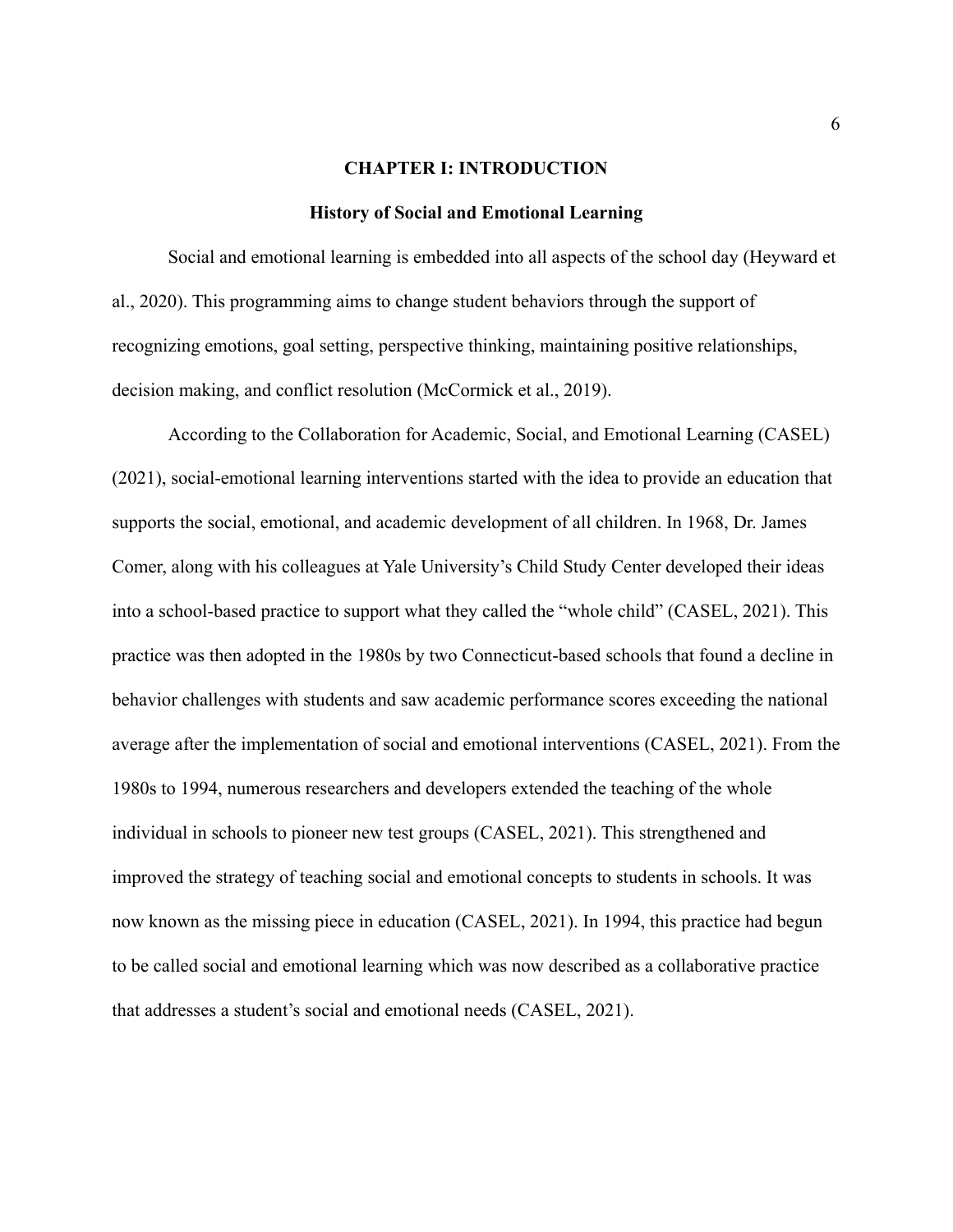As social and emotional learning developed, it was considered integral for not only education but human development (CASEL, 2021). Social and emotional learning is the process in which all adolescents and adults acquire and apply the understanding and skills needed to develop healthy self-images, manage emotions, advance personal and collaborative goal setting and establish and maintain healthy relationships using empathy and responsible and caring decisions (CASEL 2021).

The positive impact of universal social and emotional learning programs have been reported amongst all school children, regardless of students' race, socioeconomic background, or school location (Taylor et al., 2017; Cavioni et al., 2017). Research has shown that social-emotional competencies are directly related to greater well-being and school achievement (O'Connor et al., 2014). O'Connor et al. further indicated that failure to achieve such competencies, developed through social-emotional learning, predicts a variety of personal, social, and academic difficulties.

#### **Special Education**

Special education support and services became available to all individuals with a disability by law in 1975, after President Gerald Ford signed the *Education for All Handicapped Children Act* (Individuals with Disabilities Education Act [IDEA], 2004). This has now become known as the *Individuals with Disabilities Education Act* (IDEA) (IDEA, 2004). IDEA is a law that governs that all students, regardless of ability, receive a free and appropriate education (IDEA, 2004). In the law, Congress states: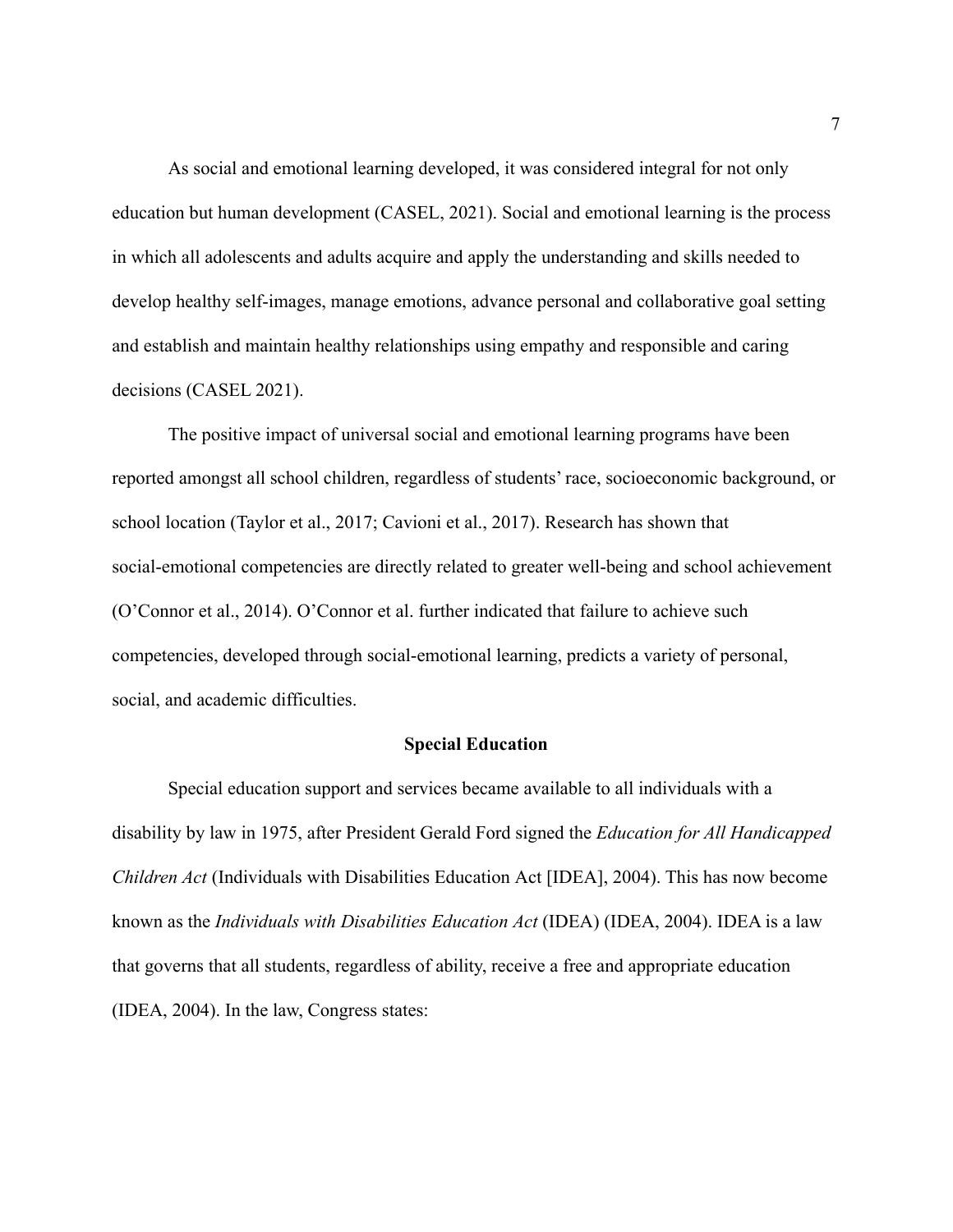Disability is a natural part of the human experience and in no way diminishes the right of individuals to participate in or contribute to society. Improving educational results for children with disabilities is an essential element of our national policy of ensuring equality of opportunity, full participation, independent living, and economic self-sufficiency for individuals with disabilities (IDEA, 2004, section 1401).

#### **Categorical Disabilities in Special Education**

Students in special education need specialized instruction to meet their individual needs (Minnesota Department of Education [MDE], 2021g). These needs are identified by an evaluation team consisting of members from the public school system (MDE, 2021g). Decisions on student support and services are based upon the student's disability and evaluation information. There are 13 categorial disability areas for students to be referred to for special education services (MDE, 2021b).

For the purpose of this thesis, the writer will look at the impacts of social and emotional learning interventions upon the five disability categories; autism spectrum disorders (ASD), emotional behavioral disorders (EBD), developmental cognitive disorders (DCD), other health disabilities (OHD), and specific learning disorders (SLD). In the disability category of OHD, the writer will specifically address attention deficit hyperactivity disorders (ADHD).

#### *Autism Spectrum Disorders*

Children with ASD present a variety of deficits that are a direct relation to the disorder of the brain's development (Cheng et al., 2018). Two core components related to the disorder of the brain include difficulty in social interaction, communication development, and repetitive patterns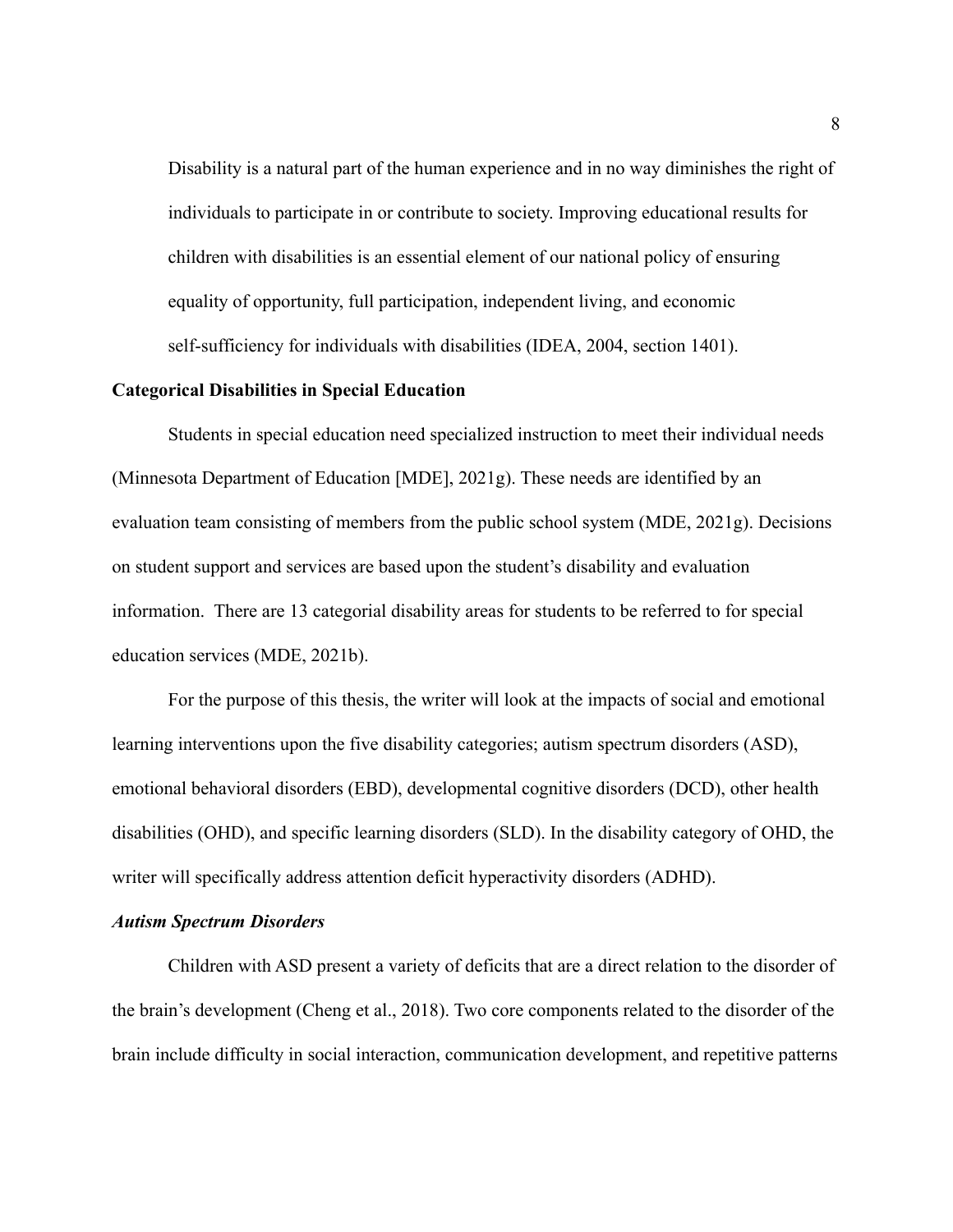of behavior, thoughts, and interests (Cheng et al., 2018 and MDE, 2021a). Due to these deficiencies, students with ASD often have difficulty with social interactions, relationship building and the maintenance of friendships (Cheng et al., 2018).

### *Emotional Behavioral Disorders*

Students who meet the evaluation criteria for EBD must demonstrate a behavioral consistency or pattern of the following emotional and behavioral responses: withdrawal or anxiety, depression, mood difficulties, or low feelings of self-worth, disordered thought processes with unusual behavior patterns and atypical communication styles or aggression, hyperactivity or impulsivity (MDE, 2021d). These patterns of behavior must negatively impact the development and performance of the student in regard to intrapersonal, academic, vocational, or social skills (MDE, 2021d).

#### *Developmental Cognitive Disorders*

Developmental cognitive disorders (DCD), also referred to by the writer as intellectual disabilities, are categorized by below-average intellectual functioning that is concurrent with deficits in their adaptive behavior (MDE, 2021c & Faria et al., 2019). DCD can range from mild to moderate to severe (MDE, 2021c). Significant limitations of a person with intellectual disabilities must exist in at least two of the following domains; communication, self-care, home living, social/interpersonal skills, use of community resources, self-direction, functional academic skills, work, leisure, and health and safety (Aakhus et al., 2004).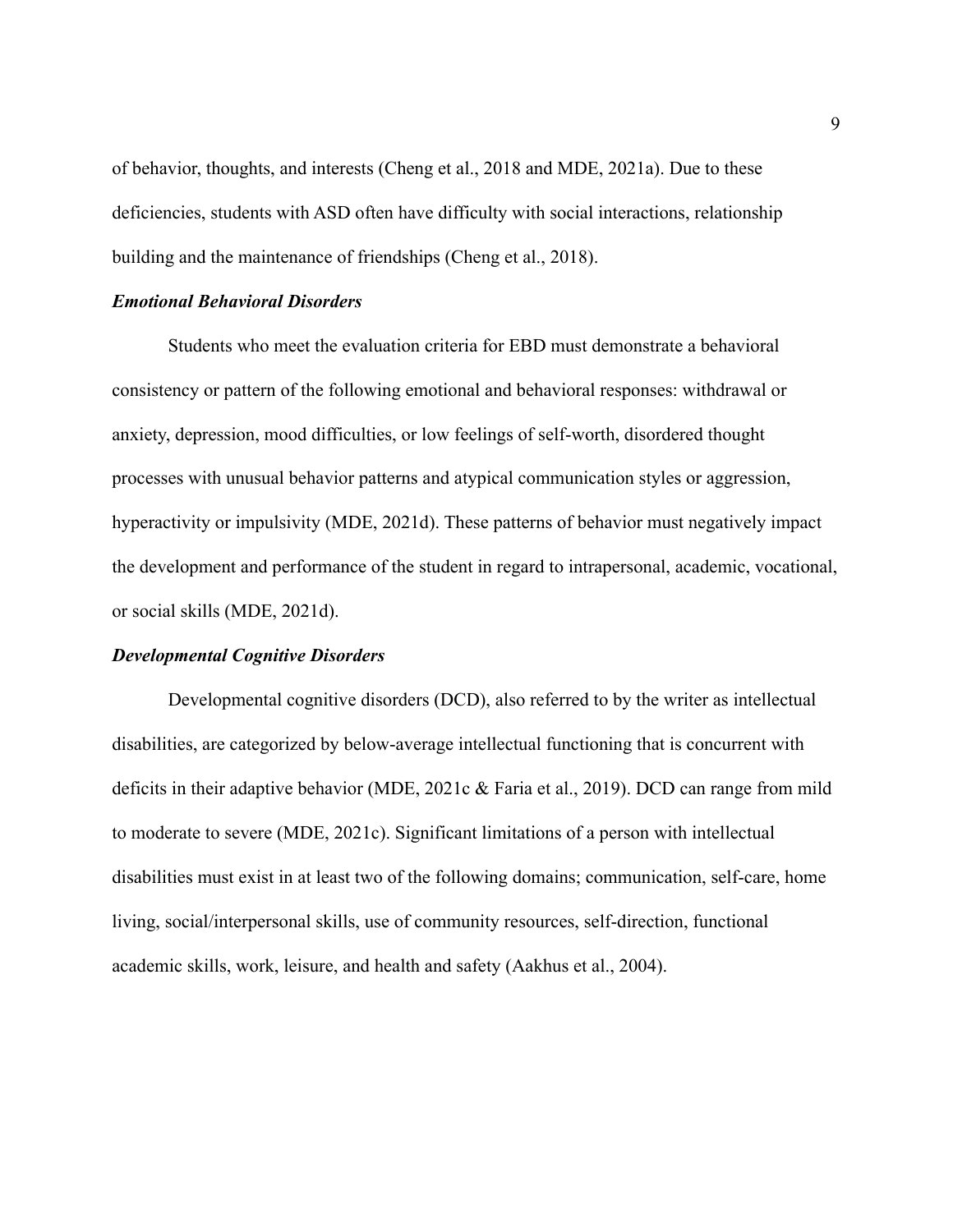#### *Other Health Disabilities*

The other health disabilities category (OHD) contains a wide variety of chronic or acute health conditions (MDE, 2021e). A student evaluated under the disability category of OHD often has medications, treatments, therapies, and or repeated hospitalizations that can affect the student's ability to learn and function (MDE, 2021e). Due to the many conditions under which OHD can represent, the writer will specifically address attention deficit hyperactivity disorder (ADHD) when discussing the impacts of social-emotional learning within OHD.

**Attention Deficit Hyperactivity Disorder.** Attention Deficit Hyperactivity Disorder (ADHD), a common childhood psychiatric disorder, stems from a genetic and neurochemical basis that includes symptoms of inattention, impulsivity, and hyperactivity that can impact the student both academically and behaviorally (Singh & Squires, 2014). According to the Centers for Disease Control and Prevention (CDC) in 2016, it was estimated that 9.4% of individuals (6.1 million) 7-17 years of age are diagnosed with ADHD (as cited in Danielson et al., 2018). Over half of the children diagnosed with ADHD have a secondary disorder in regard to their mental, emotional, or behavioral status (2018). Many of these same individuals receive treatment through medication and or behavioral treatment, thus qualifying them to the label of OHD. (Danielson et al., 2018 & MDE, 2021e).

#### *Specific Learning Disorders*

Students categorized with specific learning disabilities (SLD) have a disorder in one or more of the basic psychological processes utilized in understanding and spoken or written language (MDE, 2021f). Students with learning disabilities are identified through academic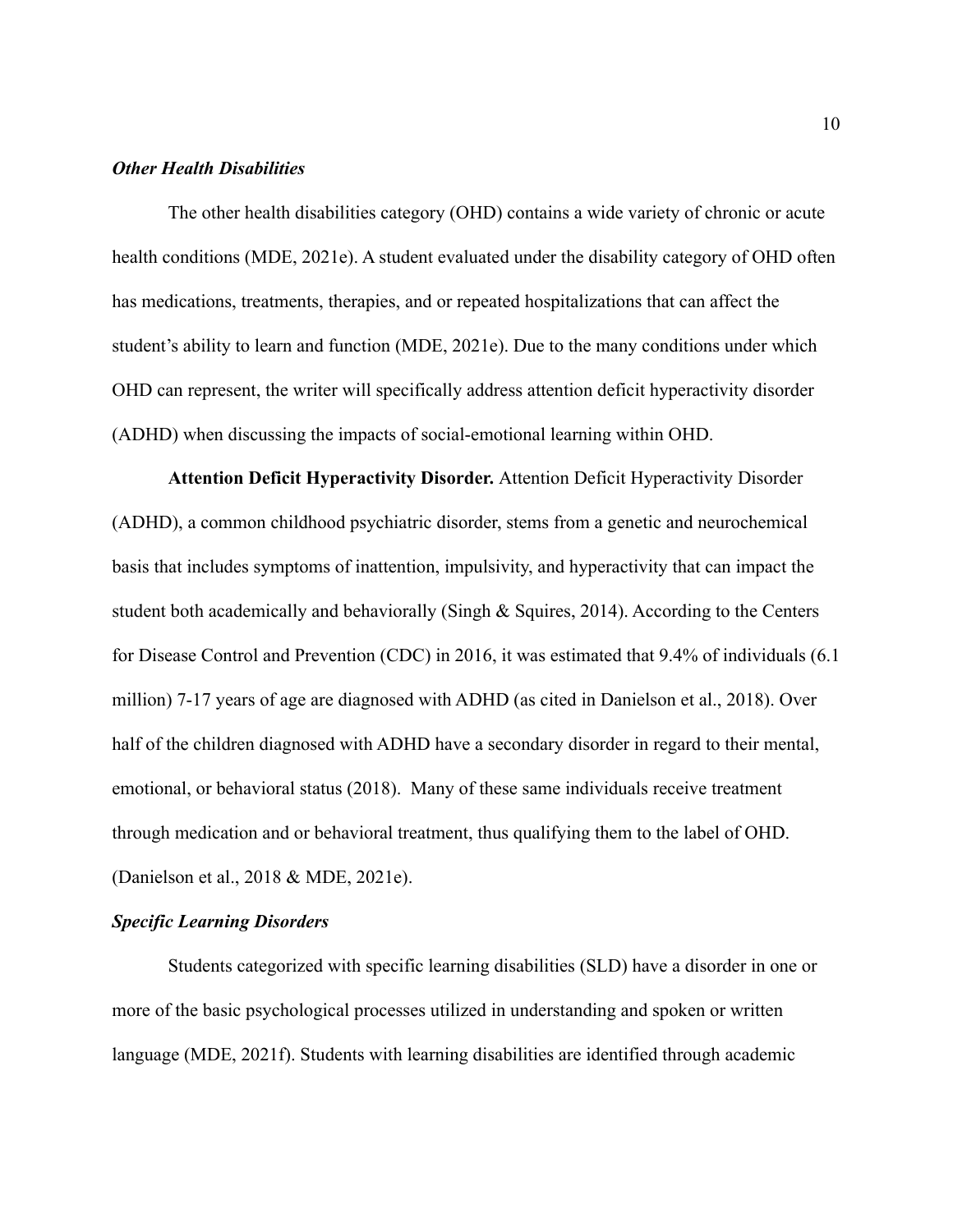deficits in their ability to listen, think, speak, read, write, spell, or calculate, making it the most common type of disability among the student population (MDE, 2021f; American Psychiatric Association, 2013; Willoughby & Evans, 2019). These students tend to perform significantly lower in both academics and socio-emotional functioning compared to typically developing peers (Gallegos, 2012).

#### **Personal Connection to Social and Emotional Learning in Special Education**

In this writer's experience as a special education paraprofessional and one year as a special education teacher, she had the privilege to work with students of varying abilities. All of the students had diverse, miscellaneous disabilities in various severities. Although, they all shared a common trait; a deficit in social and emotional skills. Students were challenged in perspective thinking, building relationships, conflict resolution, goal setting, and self-regulation.

As the writer describes her first year as a special education teacher, she was introduced to the social and emotional learning intervention, *Everyday Speech. Everyday Speech* is a comprehensive social and emotional learning intervention program that utilizes video modeling to teach socioemotional concepts to students both in special and general education classrooms (Everyday Speech, 2021).

When the writer taught *Everyday Speech*, the lessons, being applicable, resonated with the students outside of the classroom and into their everyday lives. The students demonstrated their knowledge by interacting with peers in the lunch line, repeating phrases that were used for emotional regulation, and copying role-playing exercises with other friends during passing times. The impact of this program was amazing for the writer to witness.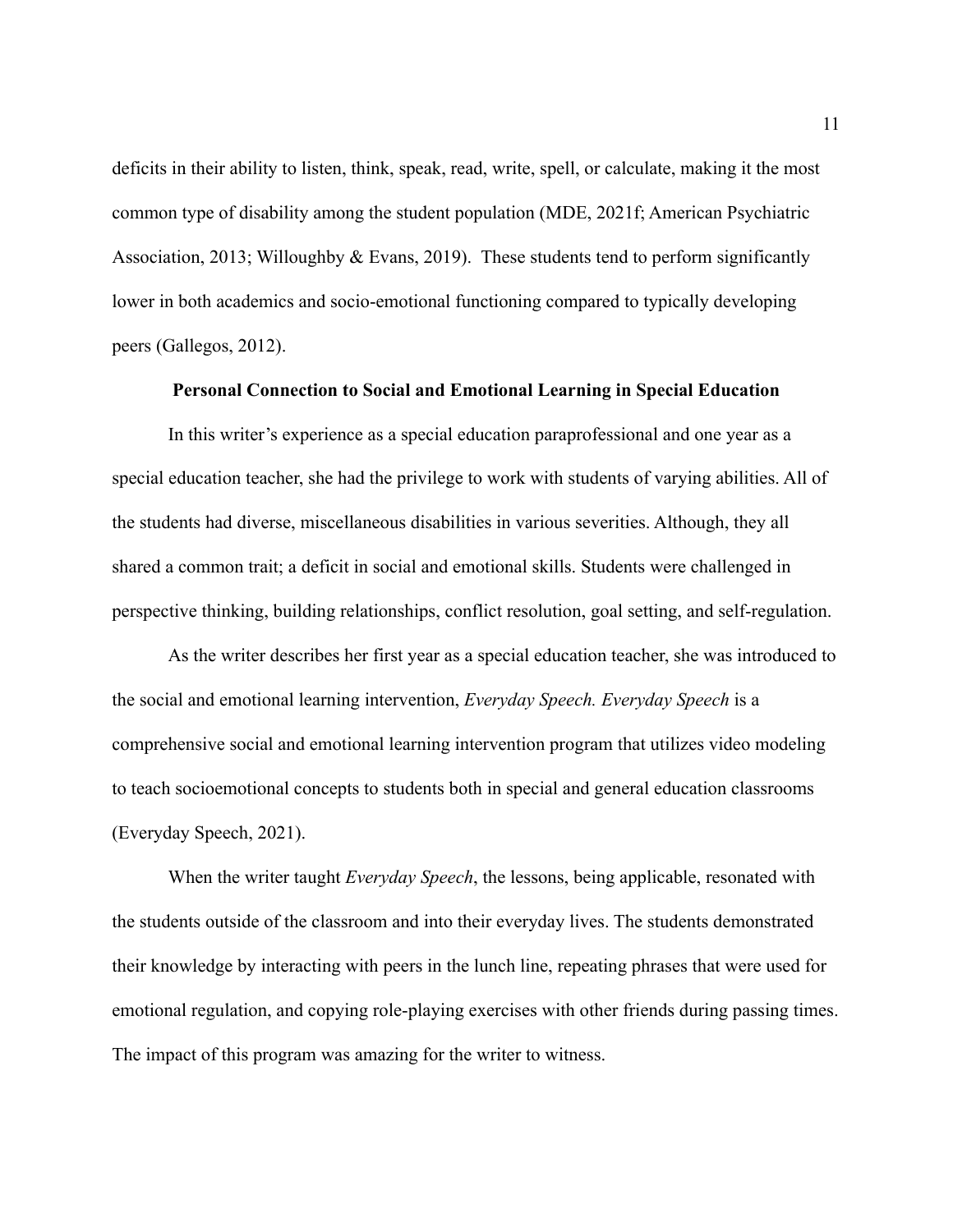The writer has seen firsthand that social and emotional learning programs can impact many different disabilities. This researcher would like to learn more to assess this program's impact on the five most common disabilities in the classroom.

As the writer continues the research on the impact of social-emotional learning on the five specified disability categories, this thesis will also address the impact that social and emotional learning interventions have on special education enrollment.

#### **Thesis Questions**

Through the review of literature, the writer will aim to provide research discussing these two questions.

- 1) What impact does social and emotional learning have on the categorical disabilities of EBD, SLD, OHD, ASD, and DCD?
- 2) What impact does social and emotional learning have on special education enrollment?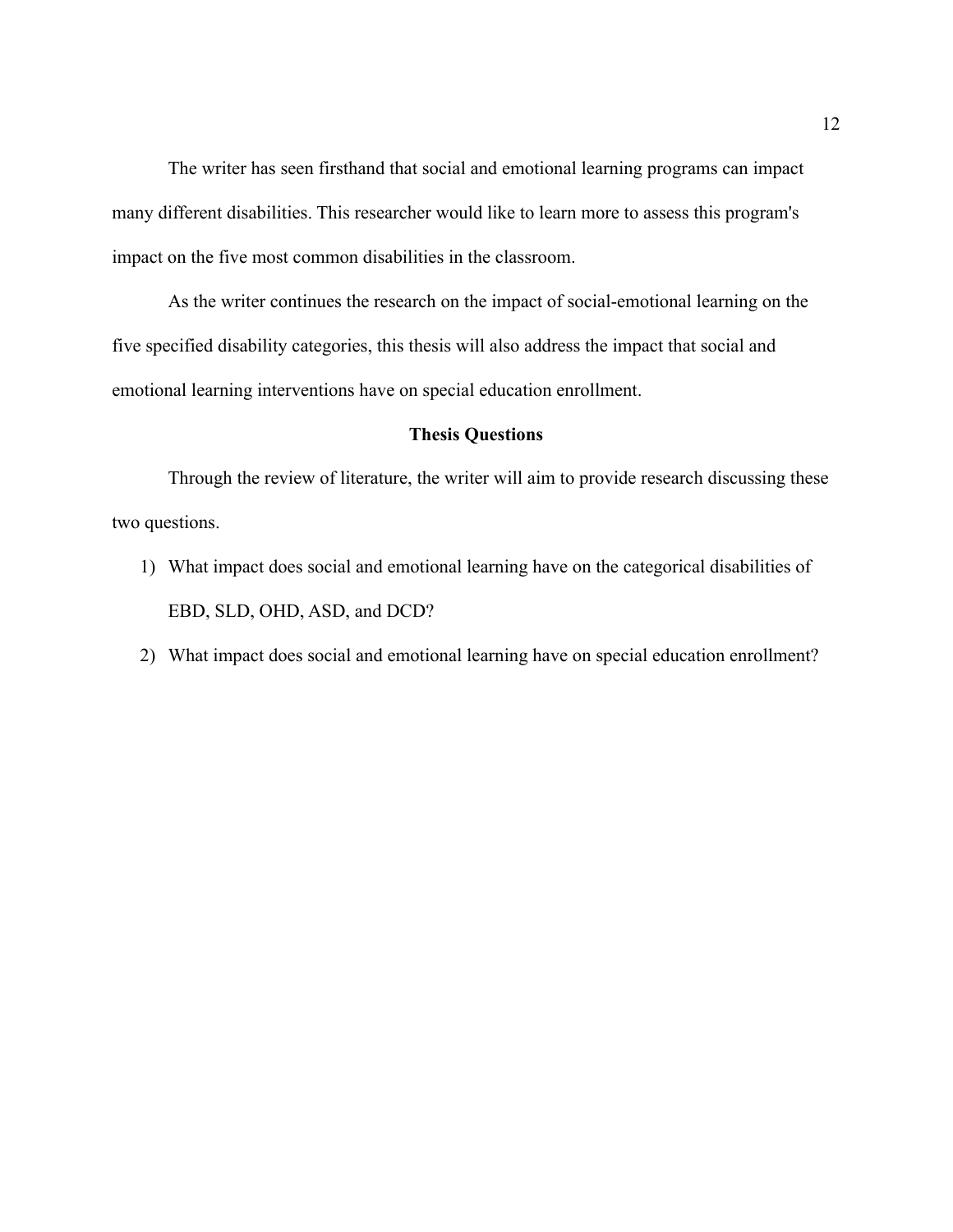#### **CHAPTER II: LITERATURE REVIEW**

#### **Literature Search Procedures**

To locate the literature for this thesis, searches of Academic Search Premier, ERIC, Google Scholar, and SAGE journal publications were conducted for studies and publications from 2010-2021. The keywords the writer used included "social-emotional learning", "social-emotional learning and adolescents", "social-emotional learning and academics", "social-emotional learning and behavior", "social-emotional learning and special education", and "social-emotional learning and autism spectrum disorder", "social-emotional learning and emotional behavioral disorders", "social-emotional learning and other health disabilities", "social-emotional learning and attention deficit hyperactivity disorder", "social-emotional learning and specific learning disabilities", "social-emotional learning and developmental cognitive disabilities", "social-emotional learning and intellectual disabilities" and, "social emotional learning and special education enrollment".

Search parameters were expanded from the found journal publications and resources to review original studies and prior research findings on the topic of social-emotional learning interventions in regard to academic and behavioral impacts of each special education disability category. Information on the logistics of social and emotional learning was taken directly from the Collaborative for Academic, Social, and Emotional Learning website and information database. To understand the evaluation criteria for each categorized disability The Minnesota Department of Education, Special Education website was utilized.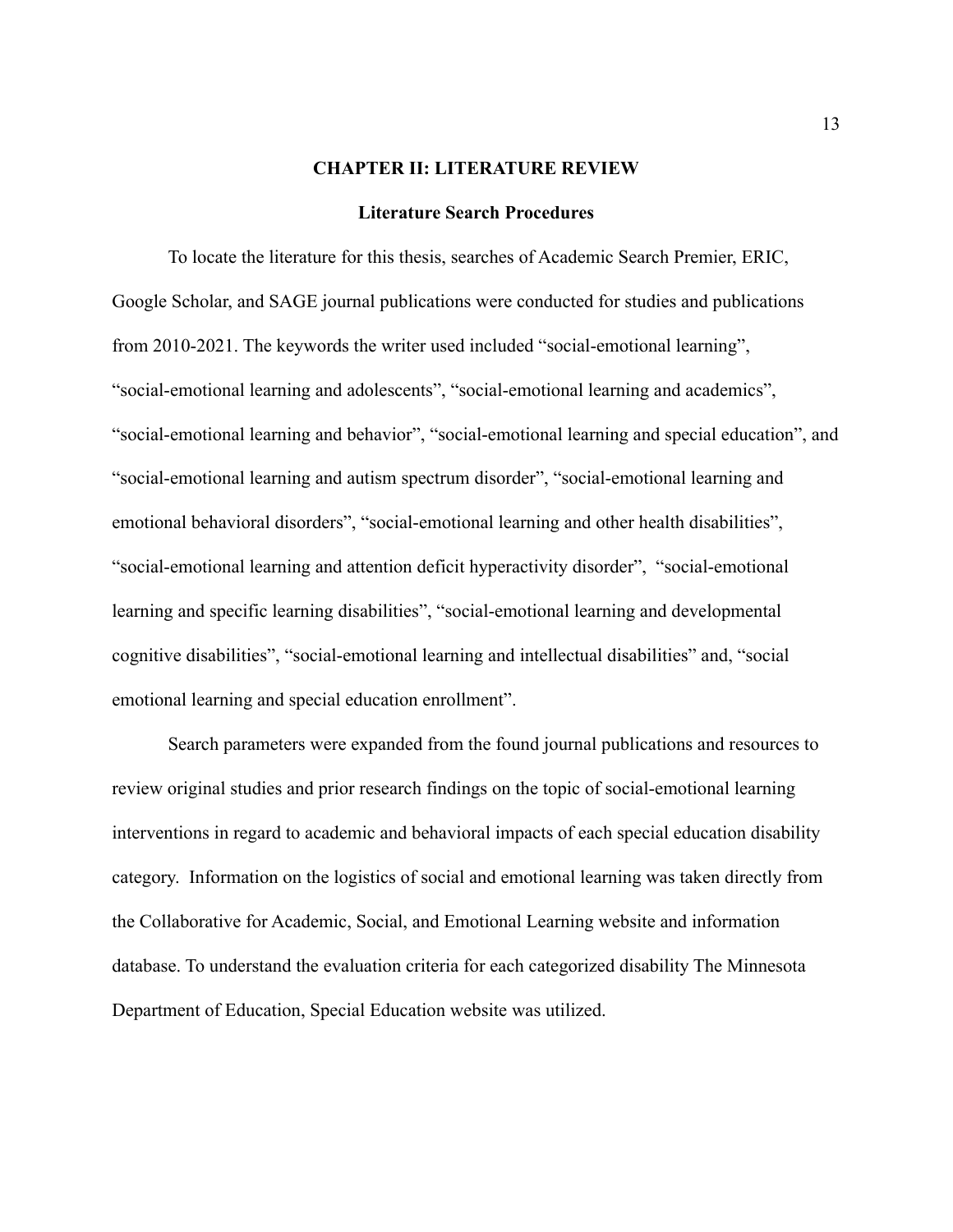#### **Social and Emotional Learning**

#### **Social-Emotional Learning Intervention Impact on Special Education Students**

Maria Sciuchetti, Ph.D. from The Department of Special Education at Ball State University (2017) described Special Education as a field brought to education to assist students with disabilities in receiving a free and appropriate education pertaining to instruction, transportation, support, and services. The Individuals with Disabilities Education Act (IDEA) protects students in special education to receive an appropriate education but often fails to identify the "gradual disengagement" of students with disabilities from the general school culture due to social, academic, and behavioral concerns that their disability constitutes (Sciuchetti, 2017; Gonzalez & Cramer 2013).

Students with disabilities receiving special education services often have an individualized education plan (IEP) goal associated with social competencies (Probst, 2017). The use of direct instruction in social skills is widely practiced to meet these goals. This direct instruction is often taught through social and emotional learning interventions as there is an existing correlation between academic achievement and social and emotional competencies in their effect on the educational setting (Brackett  $&$  Rivers, 2013; Probst, 2017).

The following literature describes how social and emotional learning interventions impact students receiving special education support in each of the following disability categories: EBD, DCD, OHD; specifically addressing ADHD, ASD, and SLD. It is important to note that many, if not all of the studies listed, identified social and emotional programming that was not developed specifically for students in special education. Rather they are intended for the general education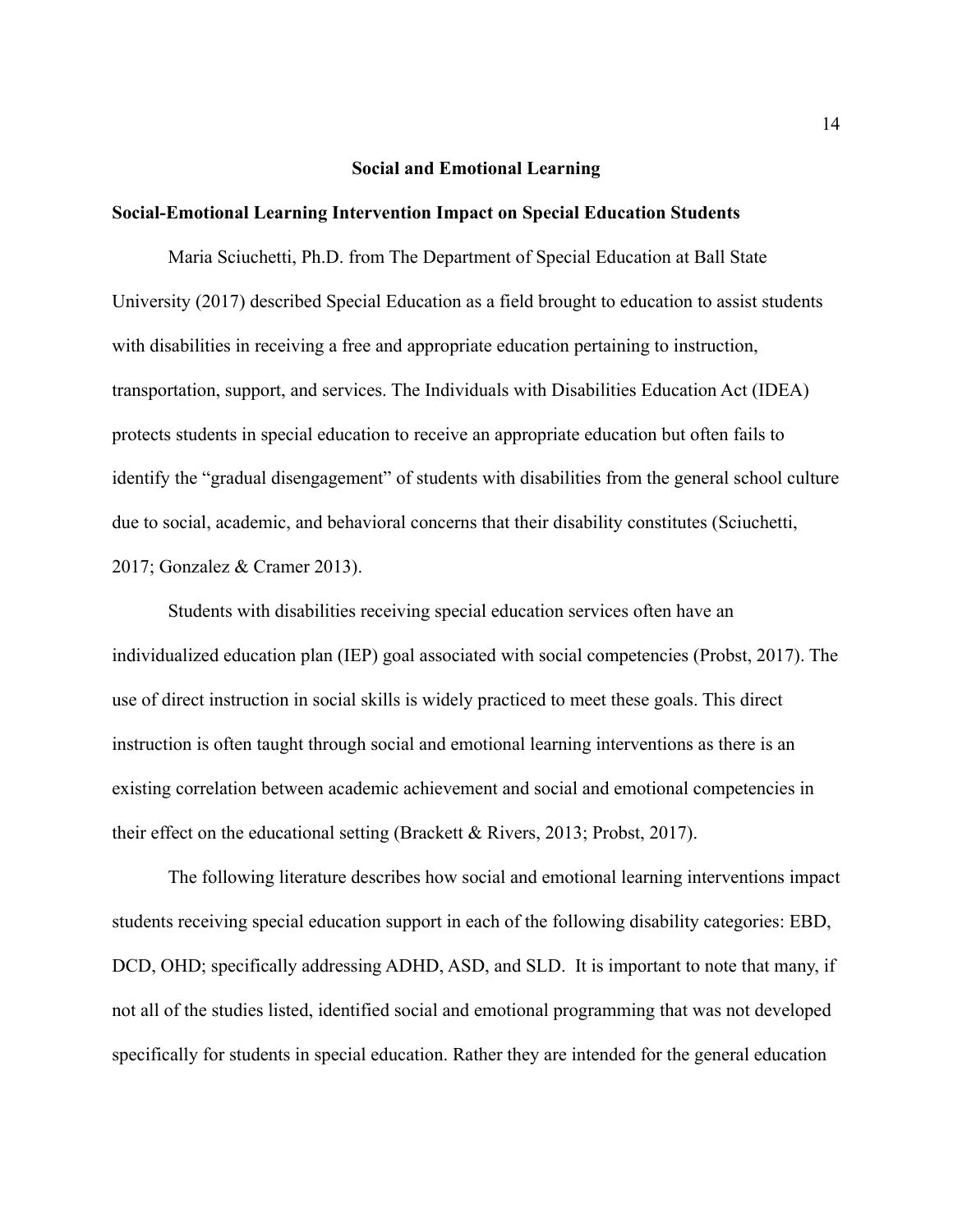social-emotional learning practices and programs (Faria et al., 2018). Individuals in the following studies displayed an impact from social and emotional learning practices in regard to their categorized disability.

# **Specific Social Emotional Learning Interventions Impact Per Disability Category** *Autism Spectrum Disorders*

Individuals with autism spectrum disorders often find success in social and emotional learning as common deficits associated with the disability are correlated with CASEL's five core competencies (self-awareness, self-management, social awareness, relationship skills, and responsible decision making ) (Probst, 2017; CASEL, 2016). These competencies directly follow common IEP goals associated with students under the disability category of autism spectrum disorders (Probst, 2017).

Probst (2017) conducted an informal research study analyzing a media-based social and emotional learning intervention that utilized social media literacy to engage in conversation related to CASEL's five core competencies with a female student receiving special education services under the disability category of autism spectrum disorders. Through engaged conversations with the individual, it was apparent that the competency of self-awareness was not effectively being communicated. With the continued conversation the individual showed promising growth in social and emotional competency and demonstration.

A similar study conducted by Lera-Miguel et al. (2016), investigated a Spanish-adapted version of the social-emotional learning program, *Stories of Everyday Life Test,* to show the impact in students with autism spectrum disorders in their theory of mind abilities. These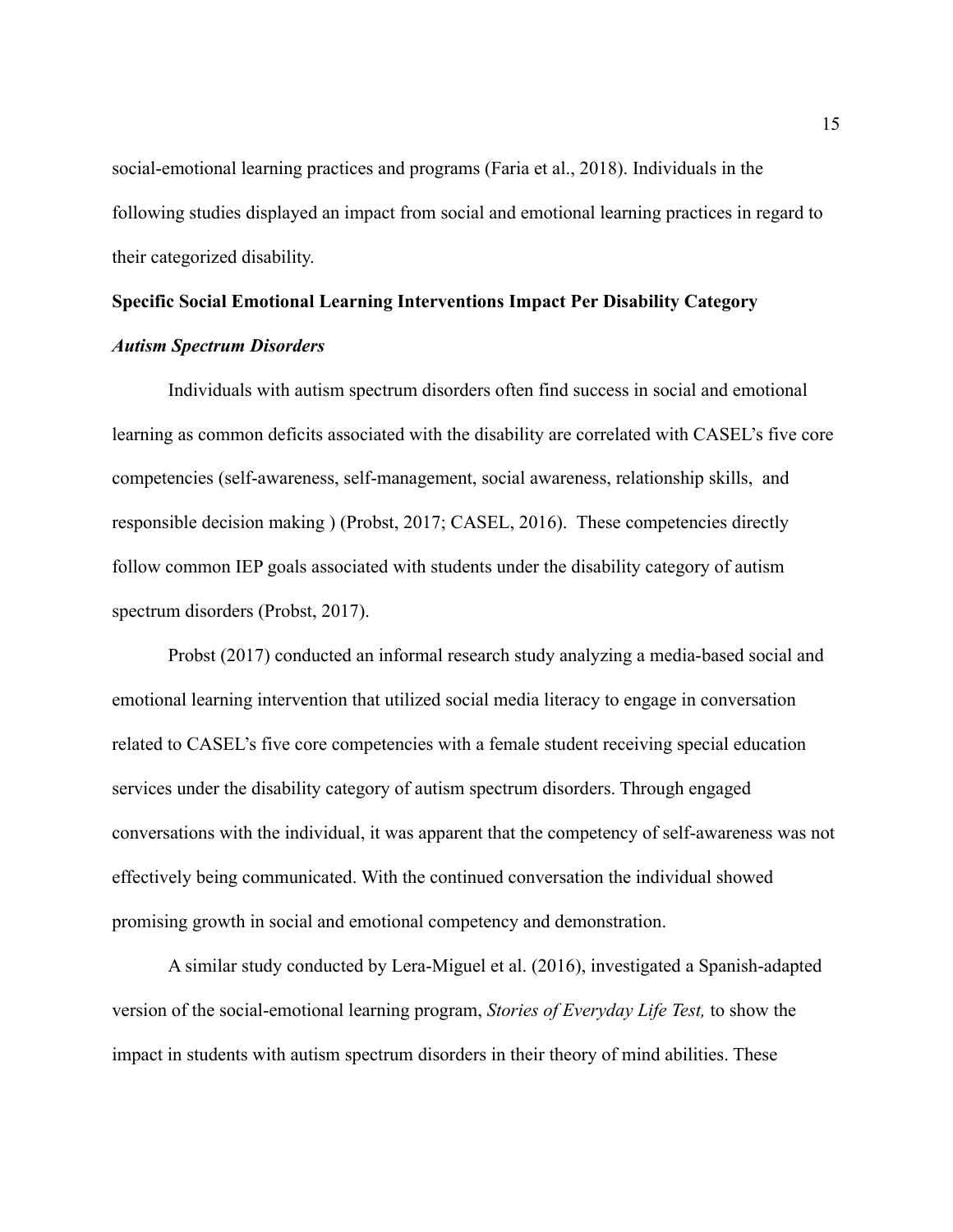included recognizing and responding to other individuals' thoughts and feelings in social contexts that were unlike their own; common behaviors and cognitions that are often lacking in students with autism spectrum disorders (Lera-Miguel et al., 2016).

Although the purpose of the study was to see if Spanish-adapted social and emotional learning practices show similar improvements in theory of mind competencies just as the English versions do (Lera-Miguel et al., 2016). Lera-Miguel et al. (2016) displayed comparative data on individuals with autism spectrum disorders and their typically developing peers. The data initially indicated considerable differences between typically developing teens and the students with autism, which is understandable as research shows that the majority of students with autism show much lower theory of mind abilities (Lera-Miguel et al., 2016). However, data displaying the impact the social-emotional learning program had on typically developing students was similar to the impact on students with autism.

Murphy et al. (2018), organized an extended look at the use of *Superheroes Social Skills*, a program aimed at younger students with ASD. The aim of the research was to extend prior knowledge and insight on the connection of explicit lessons versus generalized teachings on three target social skills; body basics, participation, and expressing wants and needs (Murphy et al., 2018). Although students with ASD did see a positive impact and increase in the three target skills in both generalized and explicit settings, the findings from this research did not match up with previous findings (2018).

Cheng et al. (2018) conducted a study looking at an individual computerized social-emotional learning program, *3D Complex Facial Expression Recognition* system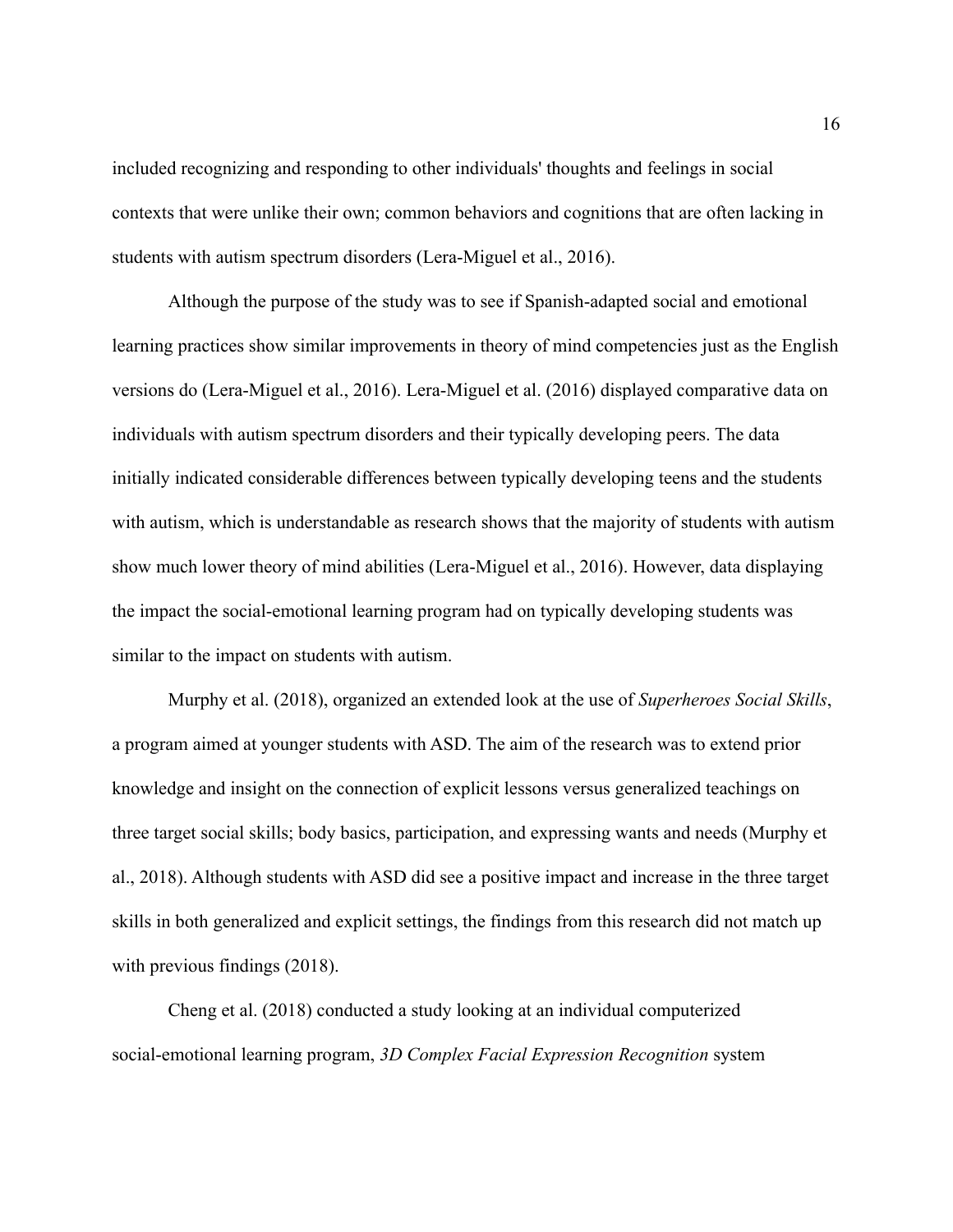(3DCFER), and its impact on students with ASD and their ability to read emotions. When beginning the program, the control group; typically developing individuals, and the test group; students with ASD revealed similar standings on the pre-test. Although after the mobile intervention, students with ASD showed significantly higher post-test scores in comparison to their typically developing peers (Cheng et al., 2018).

#### *Emotional Behavioral Disorders*

Elias and Haynes (2008) and Stoiber (2011) described that students who experience social-emotional deficits are more likely to have an increased number of disciplinary infractions and or be referred for special education services and supports under the disability category of emotional behavior disorders because of these problematic behaviors (as cited in Daunic et al., 2021). This may be because internalized disorders are less apparent than conduct and disruptive behaviors. These behaviors are often associated with emotional behavior disorders, where skills such as engagement, self-control, interpersonal skills, and leadership are inadequate compared to typically developing students (Kimber et al., 2008; Daunic e al., 2021; Casciano et al., 2019). Although, Sciuchetti (2017) described contributing components to this increase could be school-based factors such as climate, structure, expectations, and referral practices.

Bierman and Sanders (2021) discussed the implication of social and emotional interventions in students at-risk for emotional and behavioral disorders. That oftentimes students who are already enrolled or at high risk for behavioral disorders find it challenging to meet the social and behavioral demands of school. Students tend to demonstrate poor interpersonal relationships, social competence, and self-regulation skills (Bierman & Sanders, 2021).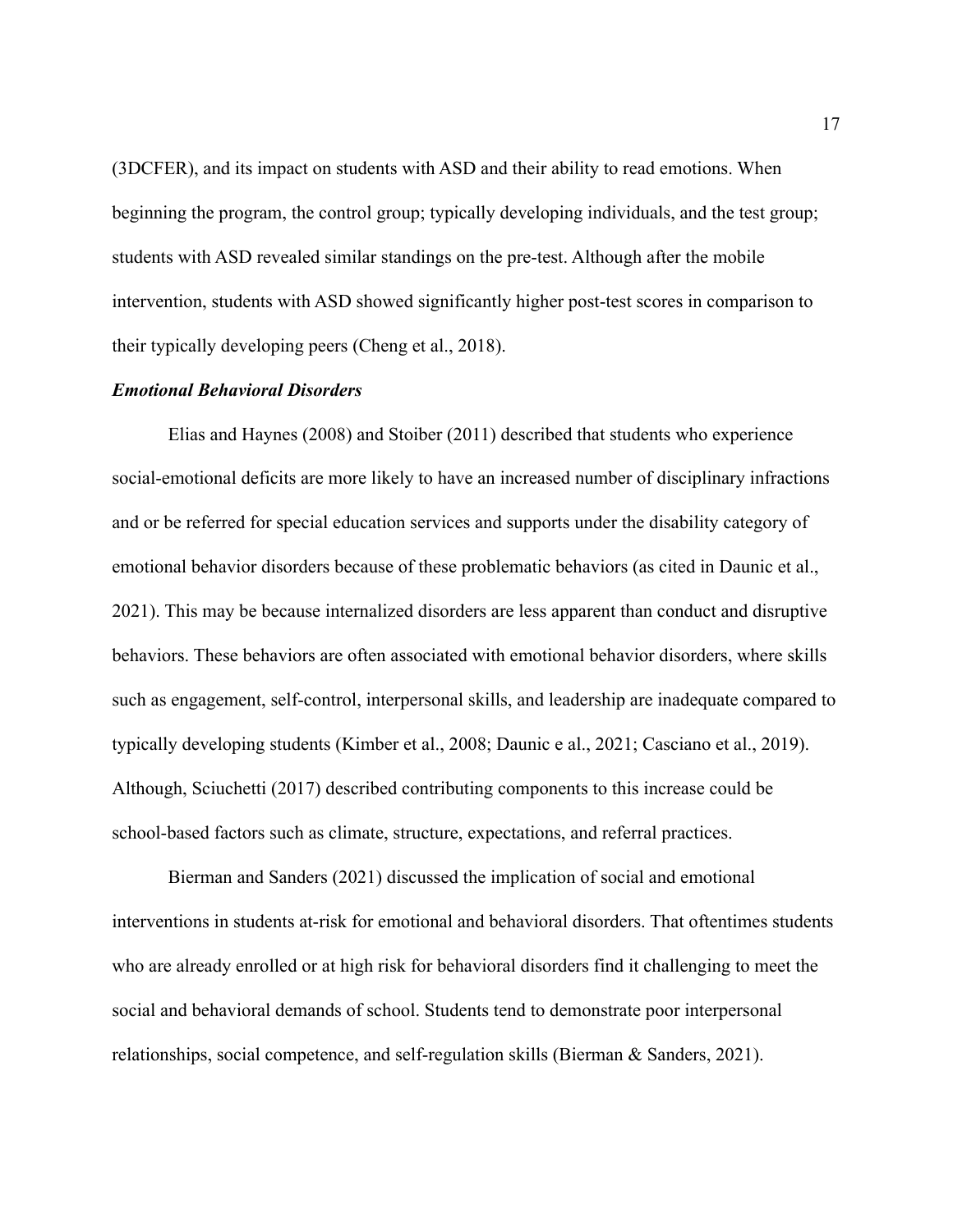McCormick et al. (2019) had similar findings in that early behavioral issues are associated with a heightened risk for special education services or grade retention.

Zeng et al. (2016) conducted a five-week study to evaluate the effectiveness of a typical summer learning program, summer school, integrated with social and emotional learning interventions and students described to have emotional behavioral disorders. The test and control groups received extensive literacy instruction, but the test group utilized social and emotional enrichment lessons, *Triple Play,* during study time. *Triple Play* was designed to improve socioemotional skills through mind, body, and soul (Zeng et al., 2016; Boys and Girls Club of America, 2009). *Triple Play* explicitly teaches skills associated with self-regulation, appropriate peer interactions, emotion regulation, and conflict resolution (Zeng et al., 2016; Boys and Girls Club of America, 2009).

Results from the experiment indicated an insignificant increase in literacy development but a significant improvement in social-emotional behaviors (Zeng et al., 2016). The test group, receiving social and emotional support, saw an increase in scores for emotional symptoms and peer problem constructs. The control group exhibited a decrease in scores (Zeng et al., 2016). In the end, students provided feedback of overall satisfaction with the program and indicated that they would be motivated to enroll again.

Discussion from Zeng et al. (2016) specified how motivation may have increased the engagement of students compared to prior research findings. The fun environment and numerous inexplicit social and emotional learning opportunities alleviate negative emotions attributed to the increase of prosocial behaviors.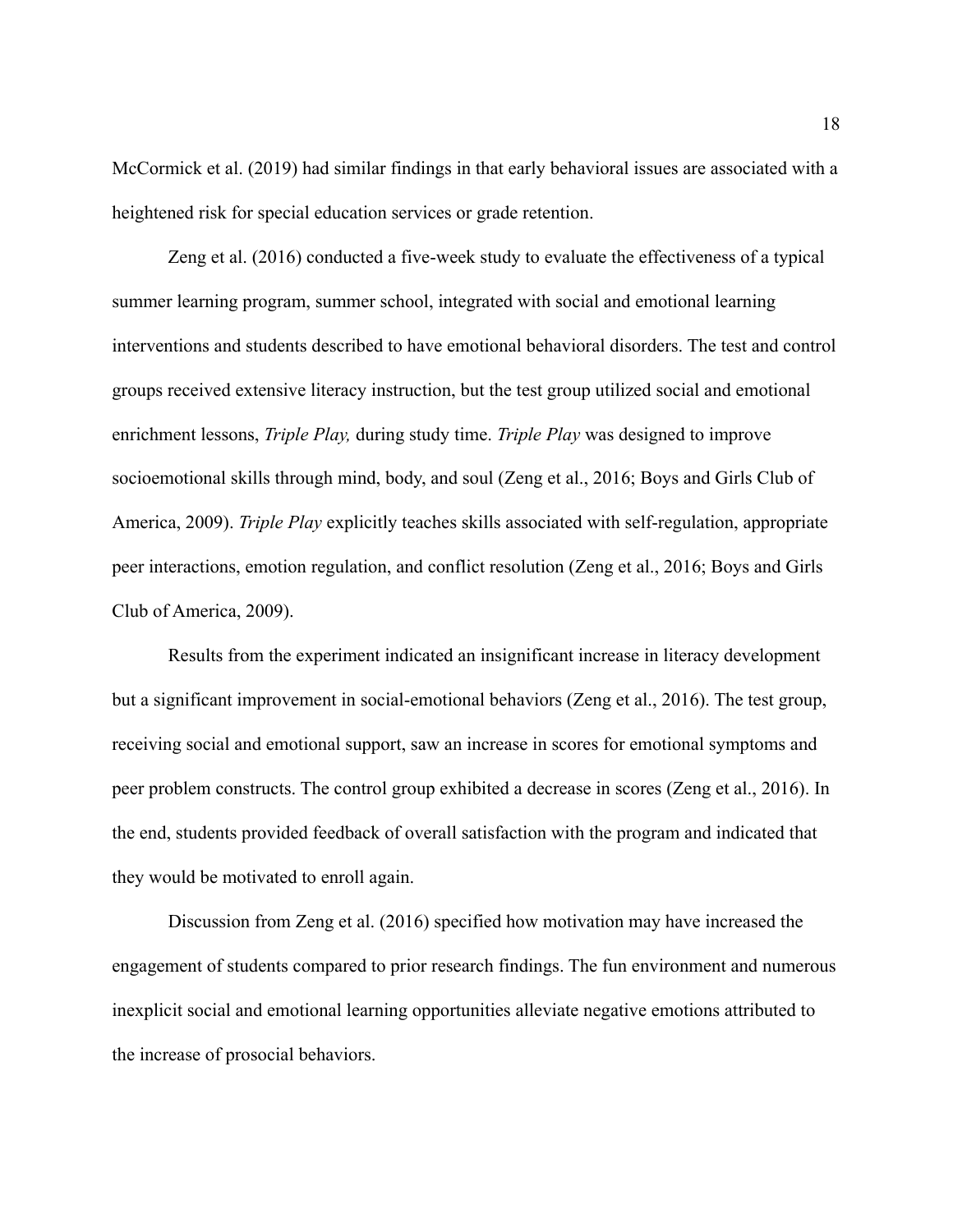Cooper et al. (2009) and The World Health Organization (2004) described that as many as 20% of children enter school exhibiting aggressive, non-compliant, and disruptive behaviors that impact their ability to fully benefit from early educational experiences (as cited in Daunic et al., 2021). Jansen and Keifer (2020) believed that educators who recognize adolescence as a crucial time to invest in students educationally through research-based, practical, and developmentally appropriate interventions, such as social and emotional learning practices, can allow students to thrive. The following studies have developed conclusions in school-age children of the impact of social and emotional interventions on an individual and whole-class level in agreement with student behaviors.

Daunic et al. (2021) compared students in kindergarten and first grade that were predetermined to be at-risk for entering special education under the disability category of Emotional Behavior Disorders (EBD). The test group was given social-emotional intervention support while the control group continued with regularly scheduled lessons, specifically those not centered around socioemotional skills.

Researchers looked into the differences in students' general knowledge of social-emotional learning and their ability to self-regulate (Daunic et al., 2021). They found significant variation between the students receiving social and emotional learning support and those who were not. Students receiving social and emotional learning interventions both in small group and whole class lessons were reported to show an increase in knowledge of self-awareness, self-management, and responsible decision-making (Daunic et al., 2021).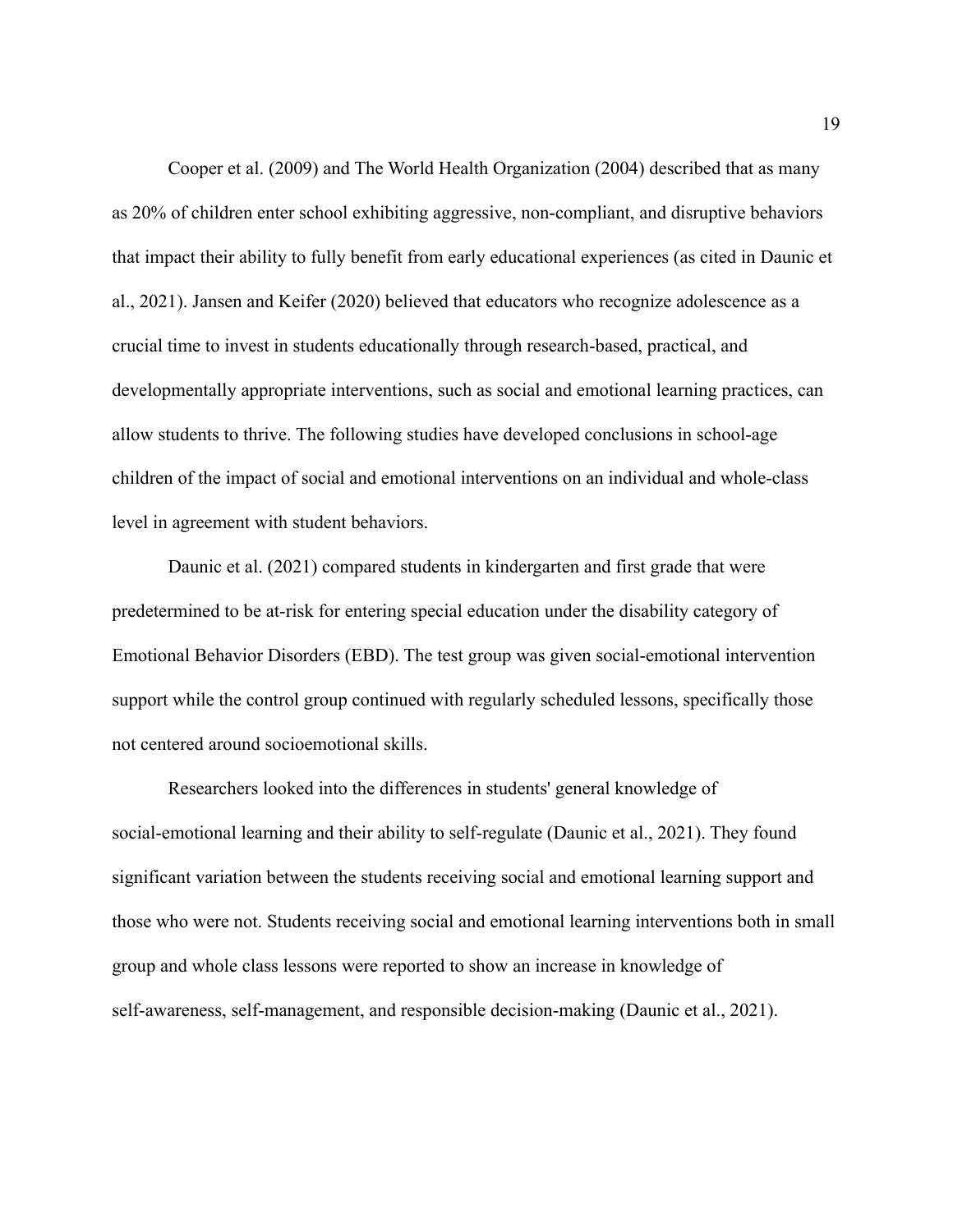The impact of the social and emotional interventions did not show bias to behavior type or whether or not students internalized or externalized these key concepts (Daunic et al., 2021). These outcomes described that through social and emotional learning interventions, at-risk behaviors were being prevented and students had a significantly lower risk for emotional and behavioral difficulties.

Portnow et al. (2018) presented a study that asked multiple questions in relation to social and emotional supports and their impact on aggressive behaviors but in third, fourth, and fifth-grade students. They examined the impact on both the individual and whole class level of support in regard to their perceived level of hostility of the classroom and the number of teacher and student conduct write-ups (Portnow et al., 2018). Results from this quantitative study revealed that there was a significant decrease in aggressive behaviors, student and teacher conduct reports, and descriptions of a hostile classroom environment when social-emotional supports were given.

Classroom-wide decrease in aggressive behaviors, student and teacher conduct reports, and description of a hostile learning environment were amplified when the social-emotional supports were given to the whole class rather than just the individual (Portnow et al., 2018). The initial level of reported aggression or conduct had no impact on the ability to be positively impacted by social-emotional support.

In a qualitative research study conducted by Szlyk (2018), the author examined the impact on solution-focused brief therapy (SFBT), a social and emotional intervention that equips teachers, staff, and students with communication tools, empathy and perspective practices, goal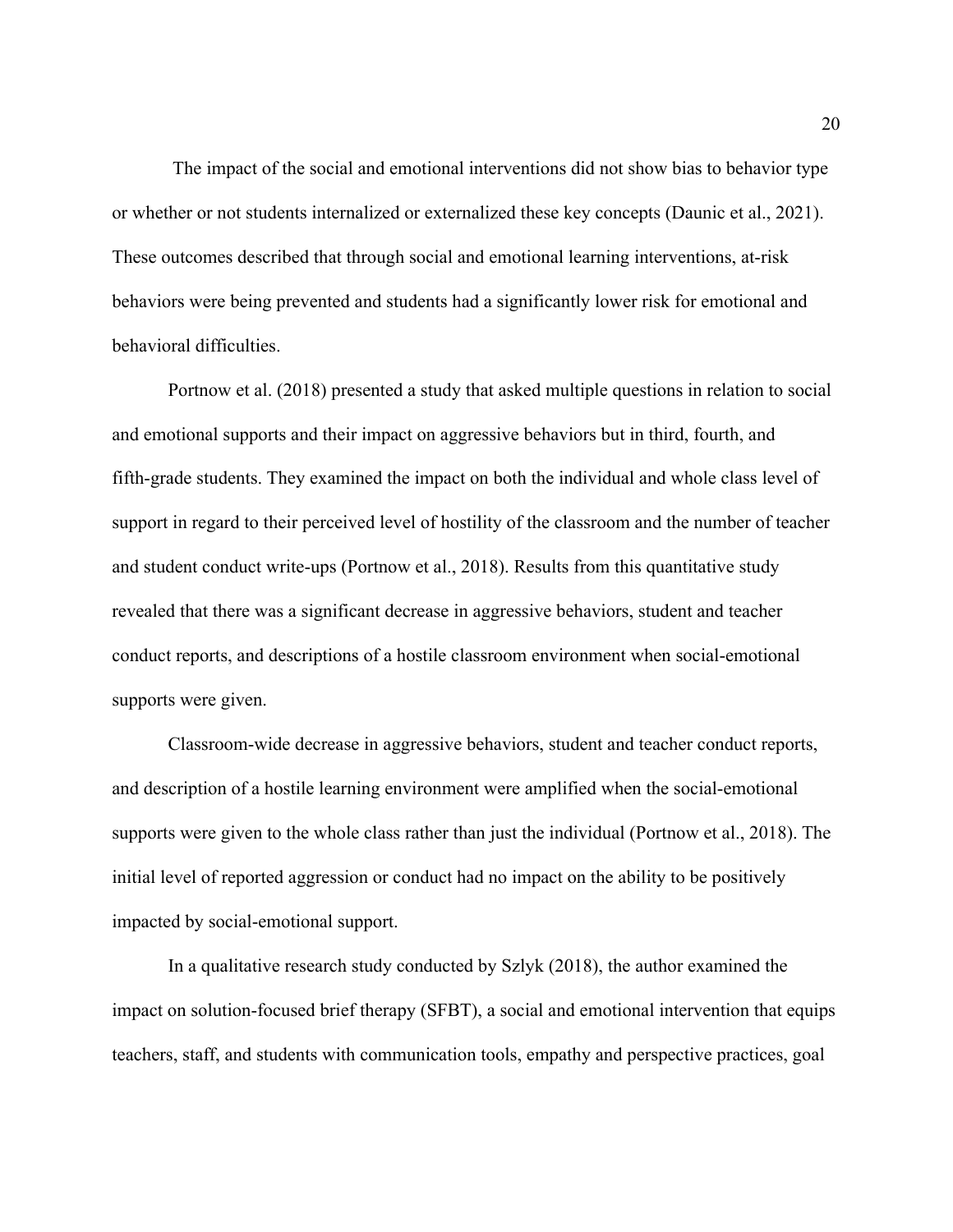setting, and constructive methods in developing healthy adult to student and peer to peer relationships. This study was in an urban alternative learning high school setting, whose student population was considered at-risk or those who have been referred to the learning center for course failure, excessive absences, involvement in the juvenile justice system, those needing an individualized learning approach due to emotional and mental illness, or those with a learning disability. Every teacher in the school had extensive training in SFBT and the whole school followed a philosophy that put students' strengths first (Szlyk, 2018).

After students had received instruction following SFBT methods, teachers reported positive impacts in social responsibility, student-teacher interactions, school environment, and student independence (Szlyk, 2018). This did not decrease the number of student incidences, but teachers described that when a crisis arose, it served as an opportunity for growth (Szlyk, 2018). Students could learn to assess their own actions, ask for support appropriately, and develop solutions for emotions and stressors from the situations. Szlyk (2018) noted that not only were the students impacted by this approach, but teachers had developed a new appreciation and sensitivity to the issues. Teachers began to put the students' needs and strengths first, increase empathy, and help on an emotional level (Szlyk, 2018). Thus, this approach created fewer behavior-type referrals.

#### *Developmental Cognitive Disabilities*

The American Association for Intellectual and Developmental Disabilities (AAIDD) defines an intellectual disability, otherwise known as a developmental cognitive disability through the intellectual disability diagnostic criteria, as a limitation of intellectual and adaptive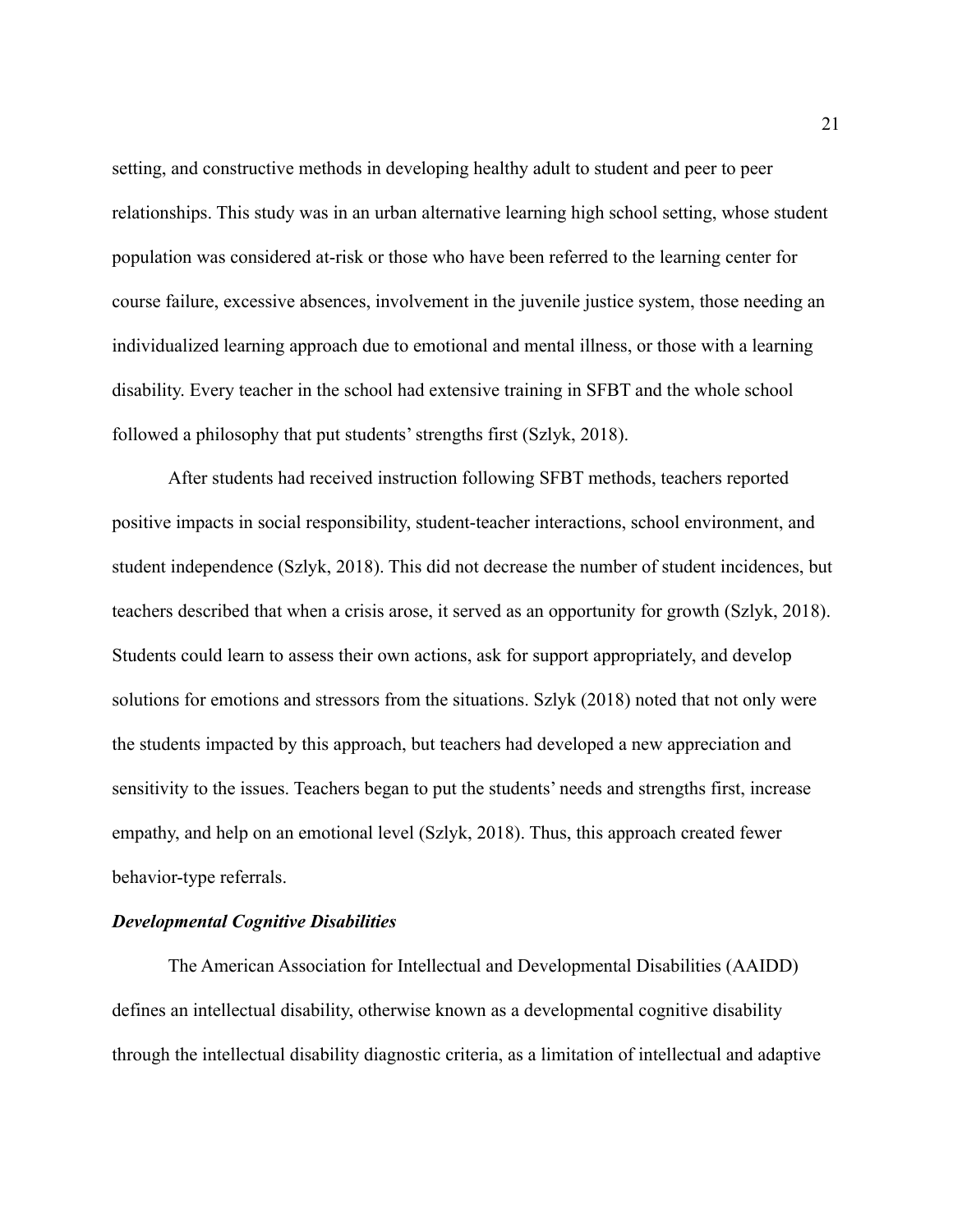functioning (AAIDD, 2013). Individuals with intellectual disabilities develop socioemotional regulation skills at a slower pace and exhibit less social behavior (Baurain & Nader-Grosbois, 2013). The inability for self and emotional regulation can lead to heightened emotions and challenging behaviors (Faria et al., 2018). Social and emotional learning is considered the missing piece in the education of students with developmental cognitive disorders as it teaches competencies that would otherwise be lacking (Faria et al., 2018).

Faria et al. (2018) conducted a study evaluating whether the implementation of the social and emotional learning program "Smile, Cry, Scream and Blush" had positive impacts on the promotion of socioemotional competencies in children with intellectual disabilities. The results indicated that students with intellectual disabilities showed improvement in the resolution of socioemotional problems and an increase in the recognition and understanding of emotions. They were immediately able to identify their own emotions, both of comfort and discomfort, and demonstrate a stronger ability to problem solve and be in control of themselves.

#### *Other Health Disabilities (Attention Deficit Hyperactivity Disorder)*

Students with ADHD demonstrate a profound impairment in social functioning (Singh  $\&$ Squires, 2014). They do not lack the desire for social interaction, as you may see in other disorders such as students with autism, but rather, they have an underdeveloped sense to carry out social exchanges. The Collaborative for Academic, Social, and Emotional Learning (CASEL) framework specifically matches with the necessary competencies that are needed for students with ADHD; self-awareness, efficacy, confidence, social awareness in impulse control,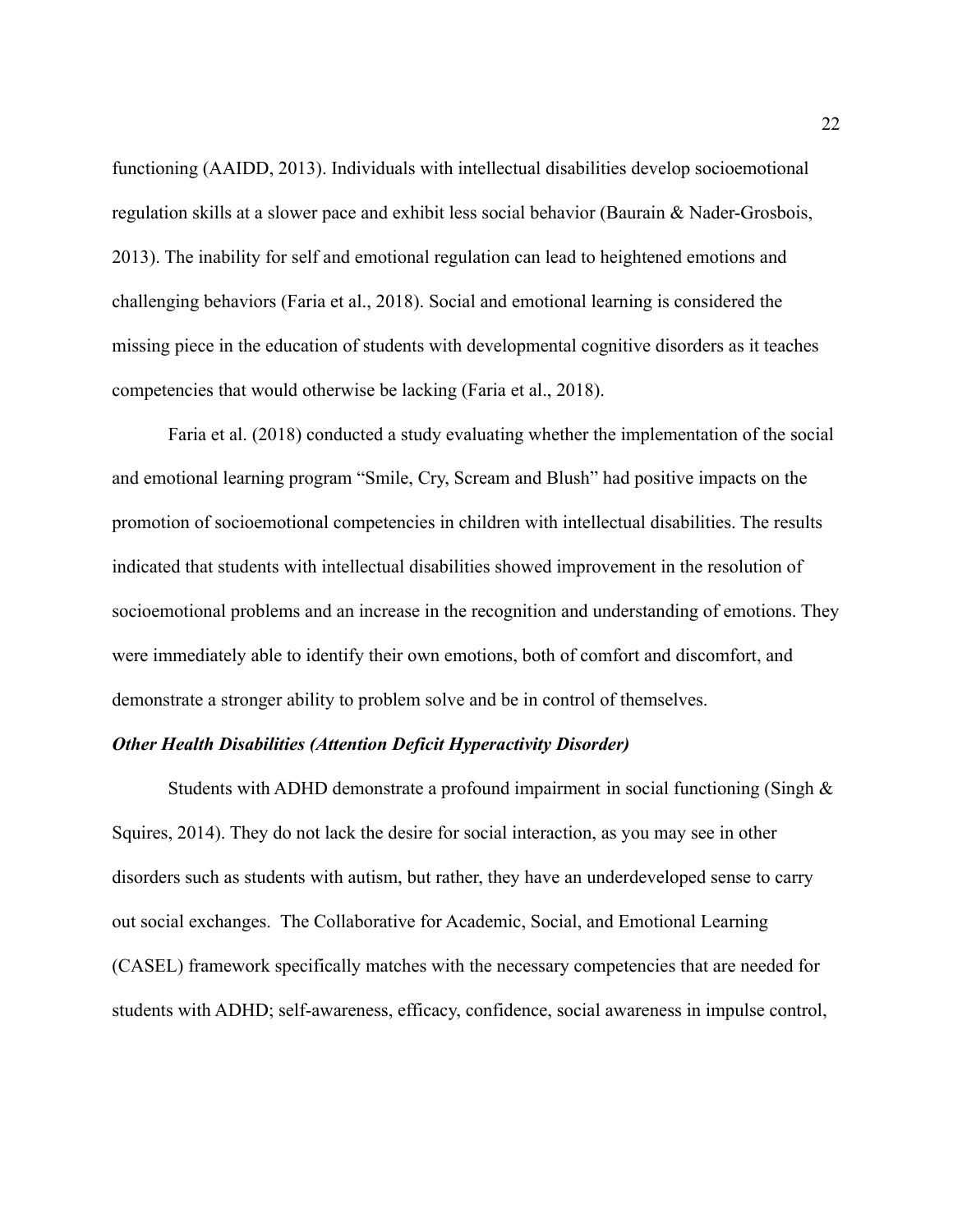stress management, goal setting, motivation, and relationship building (CASEL, 2021 and Singh & Squires, 2014).

In a review by Storebø et al. (2019), students with ADHD were given social skills training that was focused on behavioral and cognitive-behavioral efforts to improve their social-emotional competence. This included teaching the individuals appropriate social cues such as waiting their turn, shifting topics in a conversation, emotion recognition, and other common social rules and expectations.

At the conclusion of the review, it was found that there was little difference between individuals without ADHD and those with ADHD in the effect of direct social-emotional interventions (Storebø et al., 2019). Social skills, emotional competence, and behavior all had similar findings between the test and control groups. At the end of the study, teachers noted fewer ADHD symptoms at the end of the intervention.

### *Specific Learning Disabilities*

Students with specific learning disabilities are given special education support and services emphasized in reading, writing, and or math, and little attention is given to socioemotional aspects (Cavioni et al., 2017). Cavioni et al. (2017) highlighted that outside of the classroom, students with learning disabilities may feel characterizations such as isolation and social rejection. They tend to be chosen less by peers and have few opportunities to interact and build relationships due to their disability (Cavioni et al., 2017). On the flip side, they may find it easier to join social groups than those with higher behavior problems and lower social skill abilities. Students with learning disabilities tend to engage in more risk behaviors such as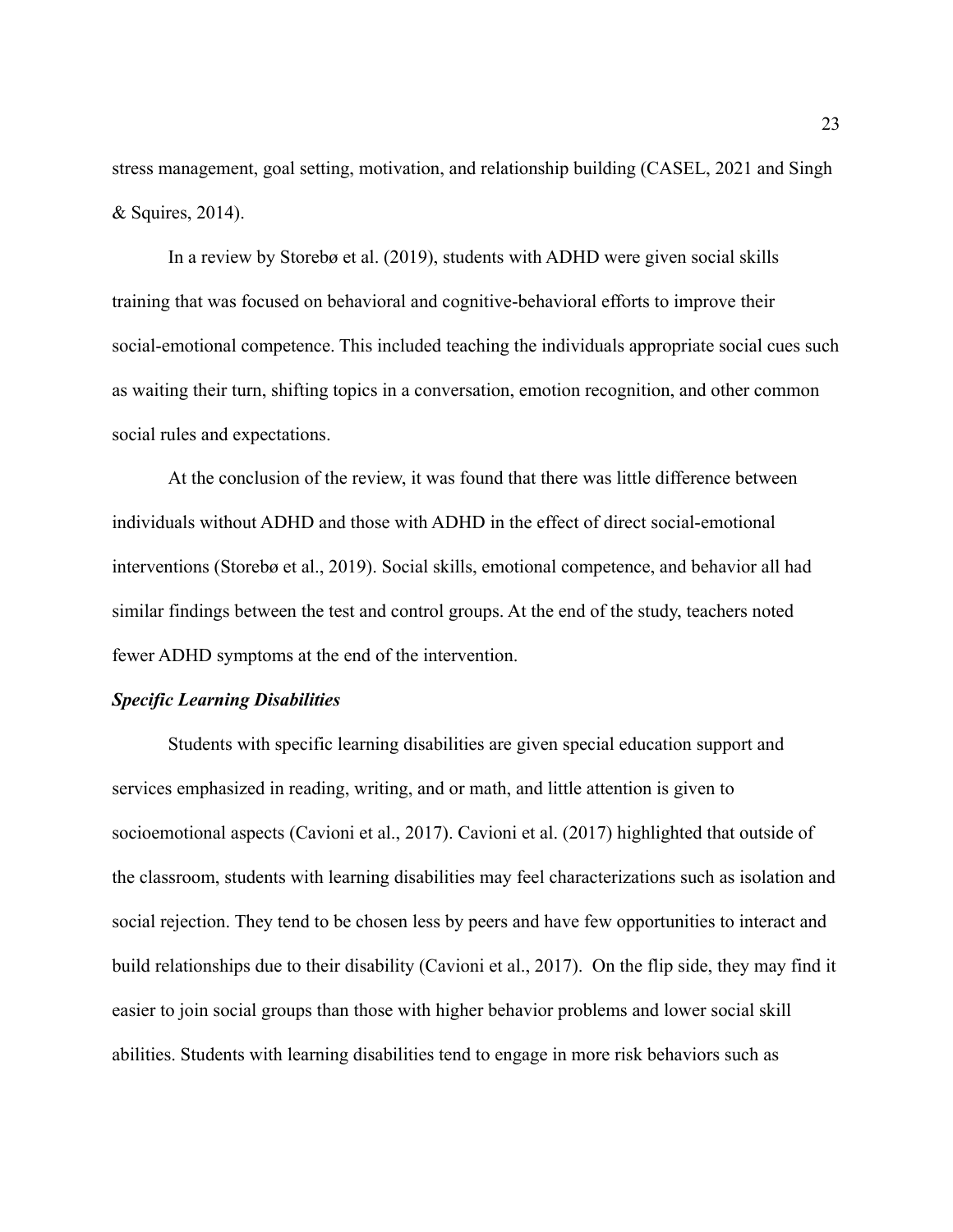substance and alcohol abuse, unprotected sexual activity, delinquency, and gambling. In the classroom, students with learning disabilities are often isolated because of their academic deficiencies (Cavioni et al., 2017). When receiving educational services outside of the classroom, they have fewer opportunities to experience relationship building and the time to develop self-efficacy and self-regulation skills (Cavioni et al., 2017).

McCormick et al. (2019) presented a study that looked at the impacts of the *INSIGHTS into Children's Temperament program* (INSIGHTS) on kindergarten and first-grade students' academic success in reading and math. This program focused on teachers and students interpreting students or their own behaviors to specific environments and addressing appropriate responses (McCormick et al., 2019). Teachers used strategies and scaffolding to support self-regulation and problem-solving.

Students participating in INSIGHTS were compared to a control group who received the supplementary reading lessons in place of the social and emotional learning interventions (McCormick et al., 2019). Academic success was measured by whether or not a student was retained from kindergarten through fifth grade after receiving the interventions in either kindergarten or first grade.

In comparison to the control group, those receiving supplemental reading interventions, INSIGHTS demonstrated a null impact in regard to the focus group (McCormick et al., 2019). McCormick et al. (2019) described that this null recording could be an indication that social-emotional learning (SEL) interventions such as INSIGHTS are not directly tied to academic achievement, but rather improving social and emotional skills that indirectly impact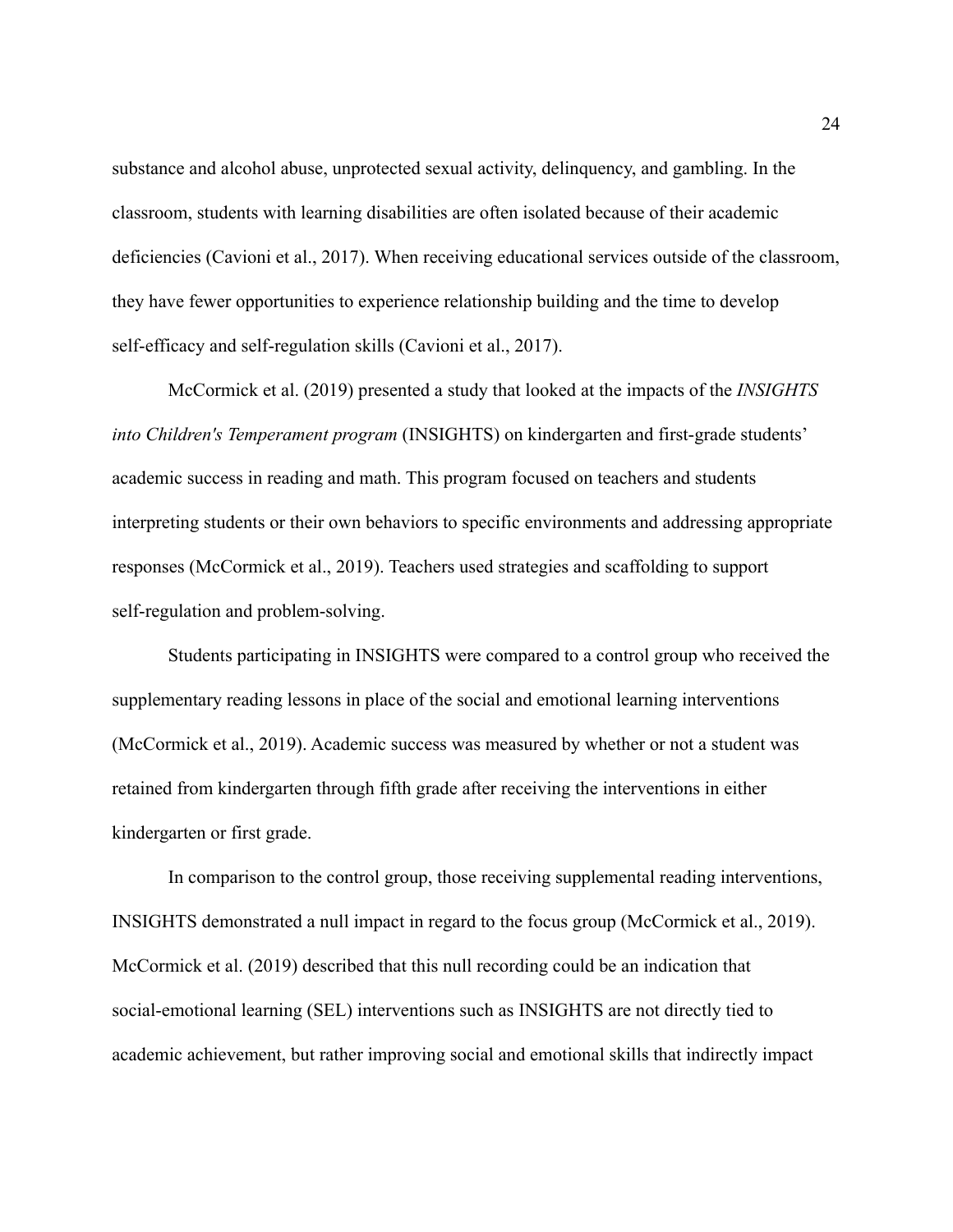academic success. Students who are at-risk for grade retention would benefit from direct academic support beyond social and emotional programming (2019).

However, the social and emotional growth in these students, who would otherwise be at risk for special education enrollment to receive services related to those with learning disabilities, displays a positive impact on socio-emotional skills (McCormick et al., 2019). Social and emotional learning interventions allow students to build relationships and equip students with skills and language they will use throughout their academic careers and into adulthood (Heyward et al., 2020).

Willoughby and Evans (2019) described that students with learning disabilities not only have weaker academic skills compared to typically developing peers but also rank themselves lower than the general population in intellectual self-confidence. They conducted a study looking at how the SEL practices of building self-confidence, self-compassion, and self-regulated learning impacted the students' individual perspective on themselves (Willoughby & Evans, 2019). This was completed through self-regulated learning, the process in which the individual leads the learning, motivation, and seeks resources.

Given the lower academic self-confidence, self-efficacy, and self-regulation, students with learning disabilities may be vulnerable to lowered motivation (Willoughby & Evans, 2019). Poor motivation can lead to task avoidance and abandonment, procrastination, and fear of failure. Willoughby and Evans (2019) pointed out that low motivation is not the case in all students with SLD.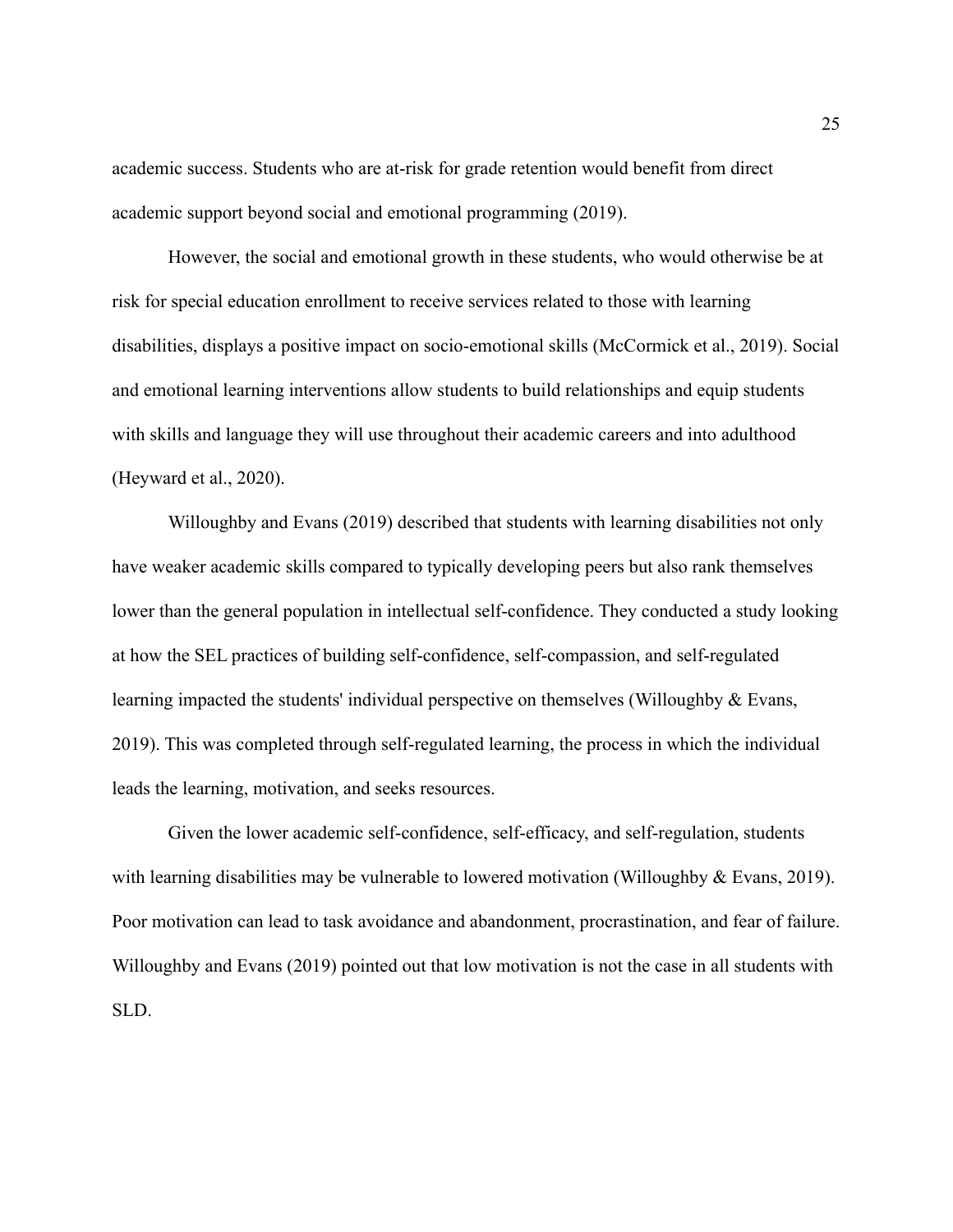The conclusion of their study found that when students with learning disabilities increase their self-motivation, self-confidence, self-compassion, and self-regulation, their academic performance increases (Willoughby & Evans, 2019). To enhance these self-acceptance qualities, parents, special educators, and instructors should consider interventions (such as social and emotional learning practices) that allow students to not only understand their learning profile but also what makes them unique and valued. When student self-acceptance, compassion, and regulation are increased and improved, in turn, a student's capacity for learning and retention will increase.

#### **Other Common Themes**

When analyzing the literature describing the impact of social and emotional intervention programs and support for the five stated disability categories, another common theme arose; the impact of social and emotional learning interventions on the initial enrollment into special education. The writer will now review literature describing this theme.

#### *Special Education Enrollment*

In the McCormick et al. study (2019) researchers examined the effects of students receiving social and emotional learning interventions through the program *INSIGHTS into Children's Temperament* (INSIGHTS) in kindergarten and first-grade students and how it impacted their enrollment or not into special education by the fifth grade. Findings revealed that after continued social and emotional learning support, students were five percentage points less likely to receive special education services (McCormick et al., 2019).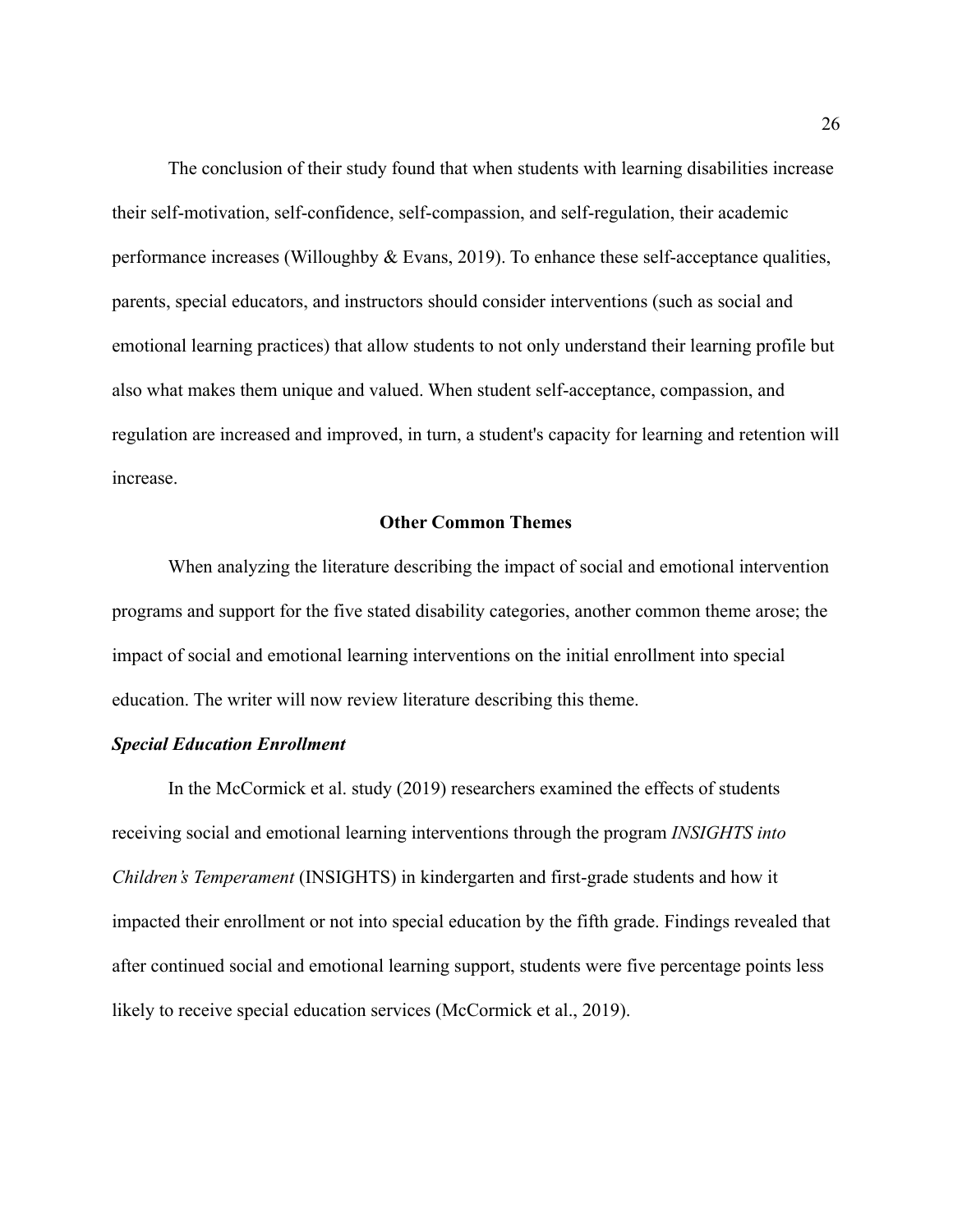Students who were considered to have a higher risk of receiving special education services found that after receiving instruction from the INSIGHTS program, the likelihood of needing special education services was reduced by six percentage points (McCormick et al., 2019). Although these numbers seem relatively small, Taylor et al. (2017) described that even the smallest improvement, or in this case reduction of enrollment into special education, emphasized the trajectory that social and emotional learning interventions are having on our students.

In a similar study from Bradshaw et al. (2009), it was found that assigning the "Good Behavior Game" reduced special education placement by 6 percentage points which was comparable to the impact that INSIGHTS had in the previously addressed study (McCormick et al., 2019).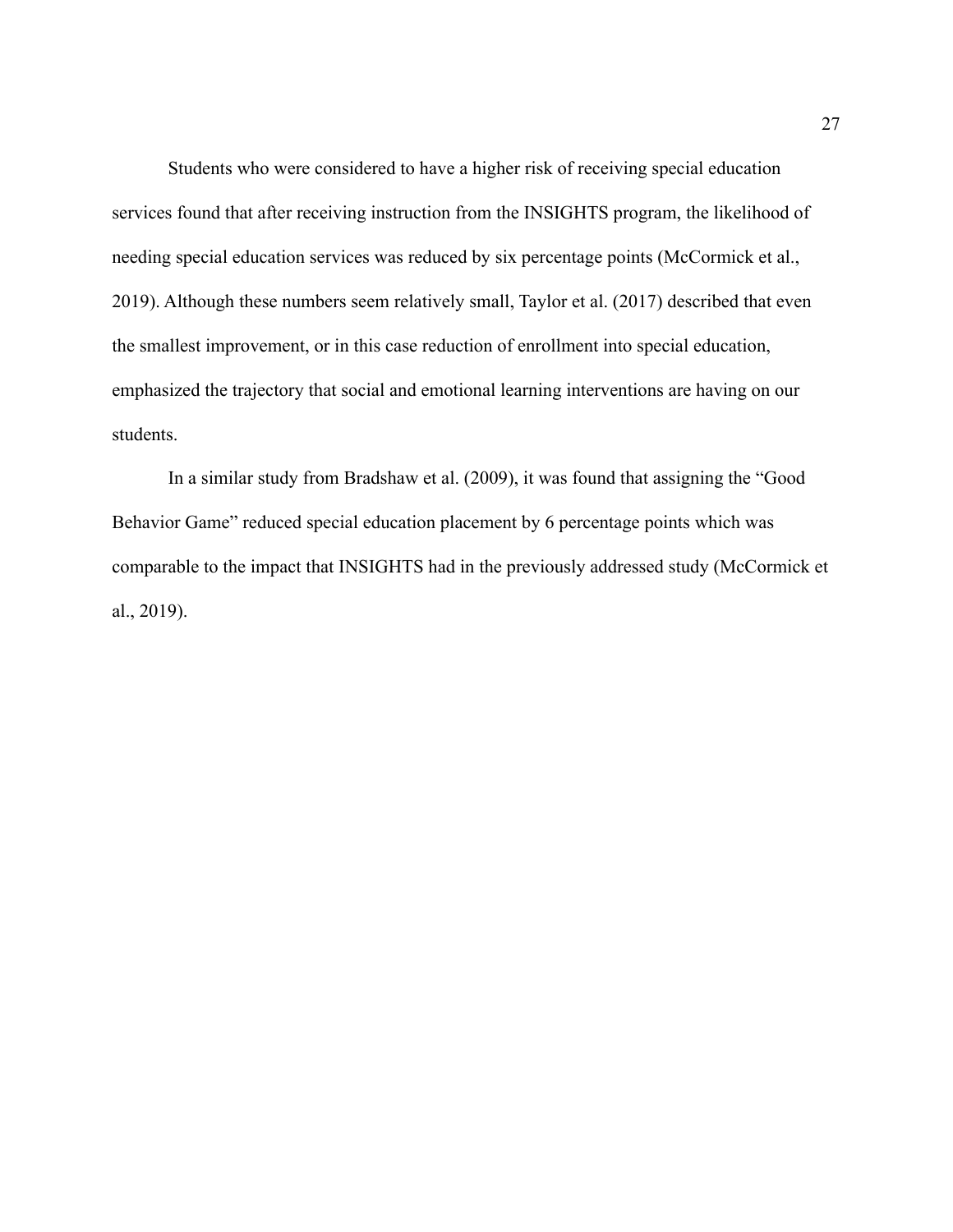#### **CHAPTER III: DISCUSSION AND SUMMARY**

#### **Summary of Literature**

Social and emotional learning interventions are a crucial component of education. Through my personal experiences, I can attest to the multitude of benefits social and emotional learning programs can provide students of various abilities. Through topics of emotional regulation, self-control, goal setting and motivation, relationship building, and appropriate decision making allows students to learn lifelong skills to help develop their whole self.

The research covered in this literature review was aimed to provide information on if or how social and emotional learning practices can impact students in special education, specifically those categorized as EBD, ASD, OHD, DCD, and SLD. The research also reviewed how social and emotional learning practices impact special education enrollment. The research described that social and emotional learning practices can impact specific disabilities greater than others, but all students, regardless of ability, can benefit from social and emotional learning interventions.

In the disability category of EBD, students who qualify to receive special education services must demonstrate a consistency of withdrawal, anxiety, depression, mood regulation, disordered thought processes, ineffective communication processes, aggression, hyperactivity or impulsivity (MDE, 2021d). The characteristics of this disability can be directly correlated to CASEL's five competencies; self-awareness, self-management, social awareness, relationship skills, and responsible decision making (CASEL, 2021).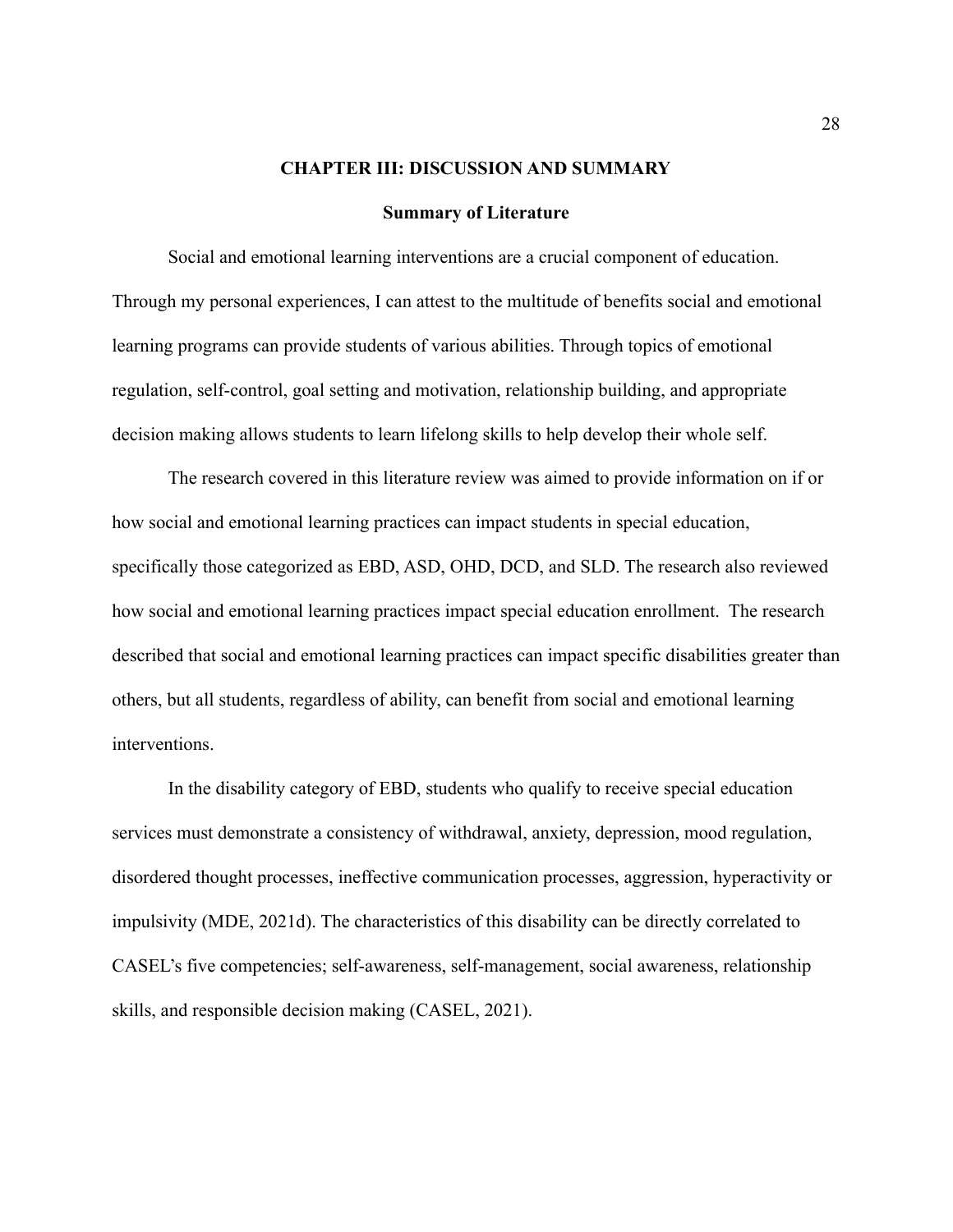When students with EBD participated in the programs *Triple Play* and INSIGHTS, both of which include practices in socioemotional skills, these students saw a positive impact at the end of their programming (Boys & Girls Clubs of America, 2009; Zeng et al., 2016, Daunic et al., 2021). These programs were taught to students in non-traditional learning environments but were taught directly to the students. It is unclear if this environment had a direct correlation to the positive impact from the programs.

Similar findings in the Portnow et al. (2018) and Szlyk (2018) studies looked at indirect social and emotional learning interventions in students. They found that when social and emotional learning interventions were indirectly woven into the school day, students still showed a decrease in at-risk behaviors often associated with EBD (Portnow et al., 2018; Szlyk, 2018). These everyday practices included goal setting, role-playing conflict resolution scenarios, and how to talk through self and emotion regulation.

In the disability category of SLD, for students to qualify for special education supports and services they need to demonstrate a deficit in their ability to listen, think, speak, read, write, spell, or calculate (MDE, 2021f; American Psychiatric Association, 2013; Willoughby & Evans, 2019). Because of these deficits, students with SLD are oftentimes more vulnerable to at-risk behaviors due to low self-perception (Willoughby & Evans, 2019; Cavioni et al., 2017).

The research displaying the impact of social and emotional interventions on students with SLD has varying results. McCormick et al. (2019) found zero impact in their students with SLD utilizing the INSIGHTS program. Researchers described that this could be because INSIGHTS does not have a direct correlation to the learning disability but, rather, the social-emotional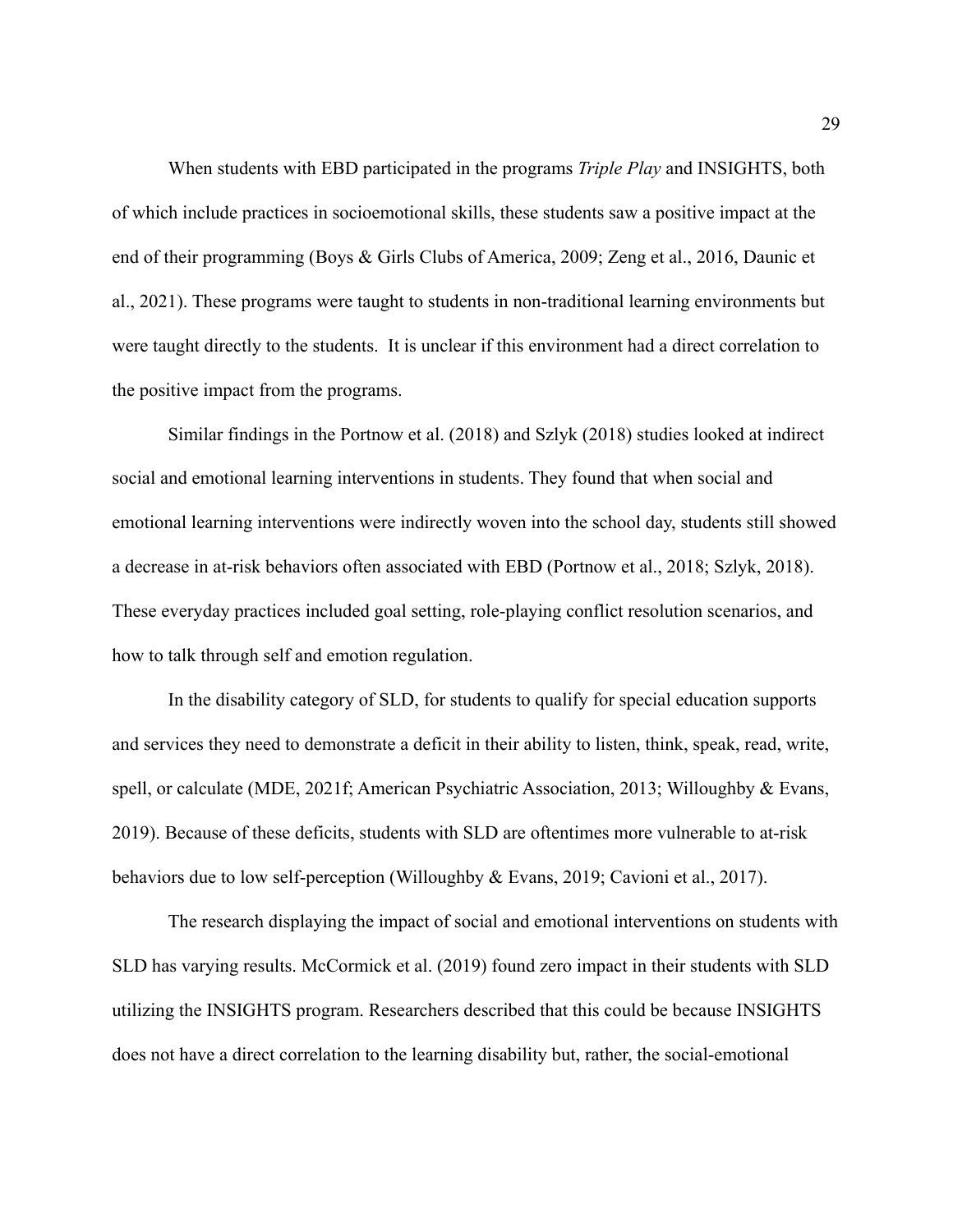competencies that may be present in a different disability category, such as EBD (McCormick et al., 2019). Whereas, Willoughby and Evans (2019) found that social and emotional learning interventions can impact motivation in students with SLD.

For students with ASD, common traits of the disability include deficiencies in social situations or emotional regulation (Probst, 2017; CASEL, 2016; MDE, 2021a). Just as students with EBD, these deficiencies align with CASEL's five competencies of social and emotional learning (MDE, 2021d; CASEL, 2021).

Research from Murphy et al. (2018), Cheng et al. (2018), Probst (2017), and Lera-Miguel et al. (2016) all demonstrated a variety of social and emotional practices with students with ASD. When students with ASD are given direct group lessons on socioemotional topics, a positive or comparable impact is shown in comparison to their typically developing peers (Murphy et al., 2018; Lera-Miguel et al., 2016). Larger impacts are shown when students are given individual direct lessons, specifically found utilizing electronic or mobilized learning tools (Cheng et al., 2018; Probst, 2017).

Research suggests that it is unclear whether students with ADHD were impacted by social and emotional learning. This is because data cannot determine if the social and emotional intervention improved socio-emotional competencies or rather masked initial symptoms of ADHD (CASEL, 2021; Singh & Squires, 2014; Storebø, 2019).

Students under the disability category of DCD, are categorized for a limitation in their intellectual and adaptive functioning, including social behavior (AAIDD, 2021; Baurain & Nader-Grosbois, 2021). Although social and emotional learning interventions are described as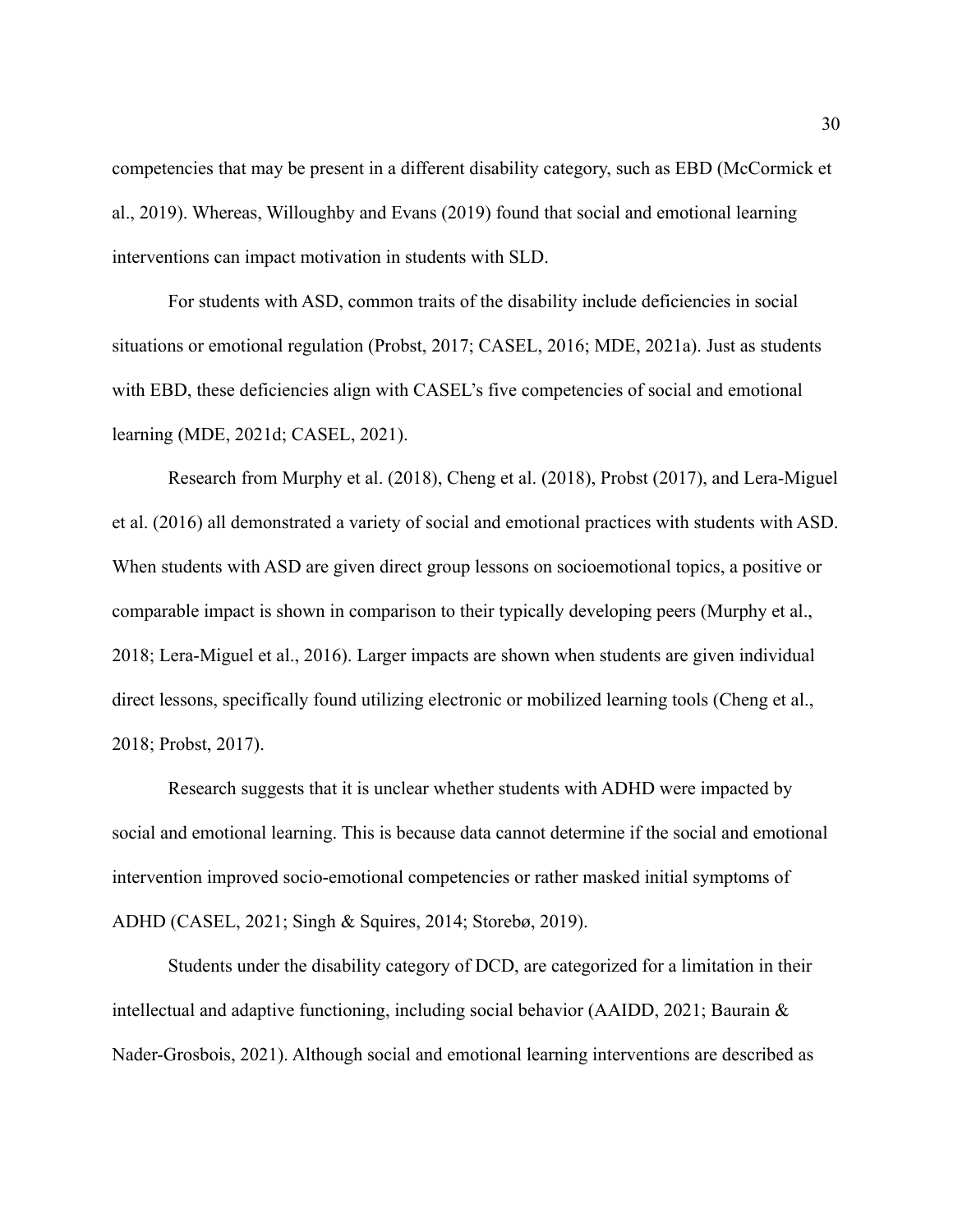the missing piece in education to students with DCD, little research is actually found on this specific disability category. When direct instruction was taught to students with DCD on socio-emotional topics, a positive impact, indicating a stronger ability to regulate and identify emotions, was present (Faria et al., 2018).

In all five of the researched disability categories, students demonstrated an impact from social and emotional learning interventions. Of the five categories present in this thesis, EBD and ASD had the most studies and significant impact. It is unclear if it is due to the high social and emotional needs these disabilities present.

In the research by McCormick et al. (2019) and Bradshaw et al. (2009) utilizing social and emotional programs can limit a student's enrollment into special education. Under the disability category of OHD, students with ADHD who partake in social and emotional learning interventions showed fewer symptoms related to their disability (Storebø et al., 2019). This could, in turn, decrease a student's enrollment into special education.

### **Limitations of the Research**

Each research study has its own set of limitations. These included limits such as teacher participation (Daunic et al., 2019), teacher and student bias in self-grading social and emotional learning programs (Taylor et al., 2017), and the initial class environment across test groups and student perception of the intervention (Portnow et al., 2018). However, three main similarities were expressed between studies.

The first limitation of the research included the fidelity of how the social and emotional learning intervention was taught or expressed to the students. Casciano et al. (2019) explained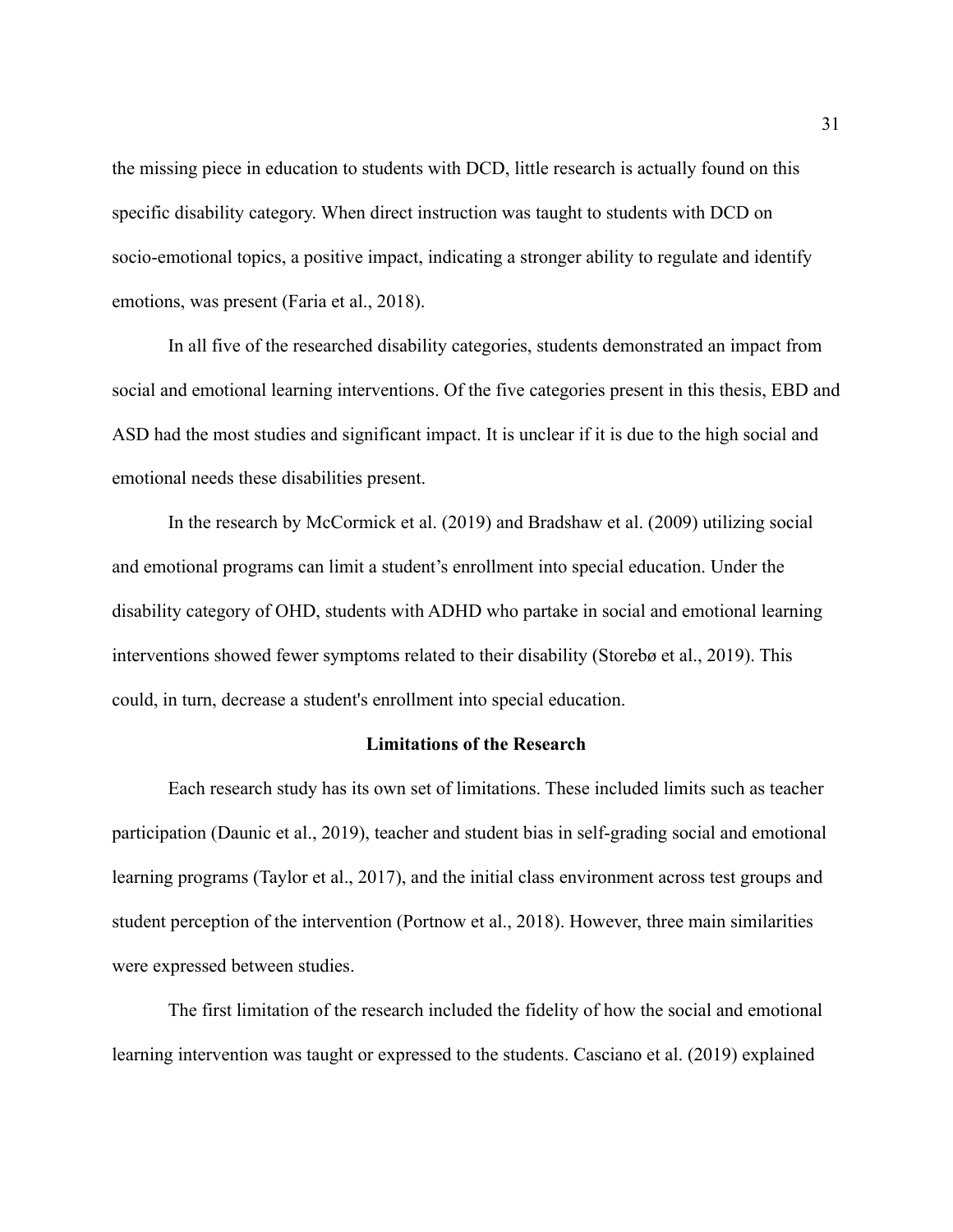that it is unrealistic to expect educators to follow social and emotional learning practices to their full extent. These interventions can take hours of training, not to mention the cost for school districts to send multiple educators to training (Casciano, 2019). McCormick et al. (2019) and Daunic et al. (2021) expressed similar concerns not just with the implementation of the program, but how the intervention was taught across groups. Duplication of interventions and program implementation training was a limitation of the research.

A second limitation to the research included that many of the social and emotional learning programs or interventions were not specifically designed for special education students. Faria et al. (2019) explained that the *Smile Cry Scream* program was not originally intended for students with intellectual disabilities. This program was modified for use in special education settings (Faria et al., 2019). This is a common occurrence in many other studies.

A third limitation to the research included teacher bias in its effect on the environment. This included how the teacher perceived the intervention (Daunic et al., 2021) as well as how the teacher impacted the learning environment (Jansen & Keifer, 2020). Jansen and Keifer (2020) described how a program's success or student impact has a direct correlation to the classroom environment and the organizational features of this environment. These features are developed from teachers (Jansen & Keifer, 2020). Portnow et al. (2018) agreed with these limitations and expanded the thinking to specify that the amount of praise and emotional support given by the program administrator impacts the overall class and individual outcome.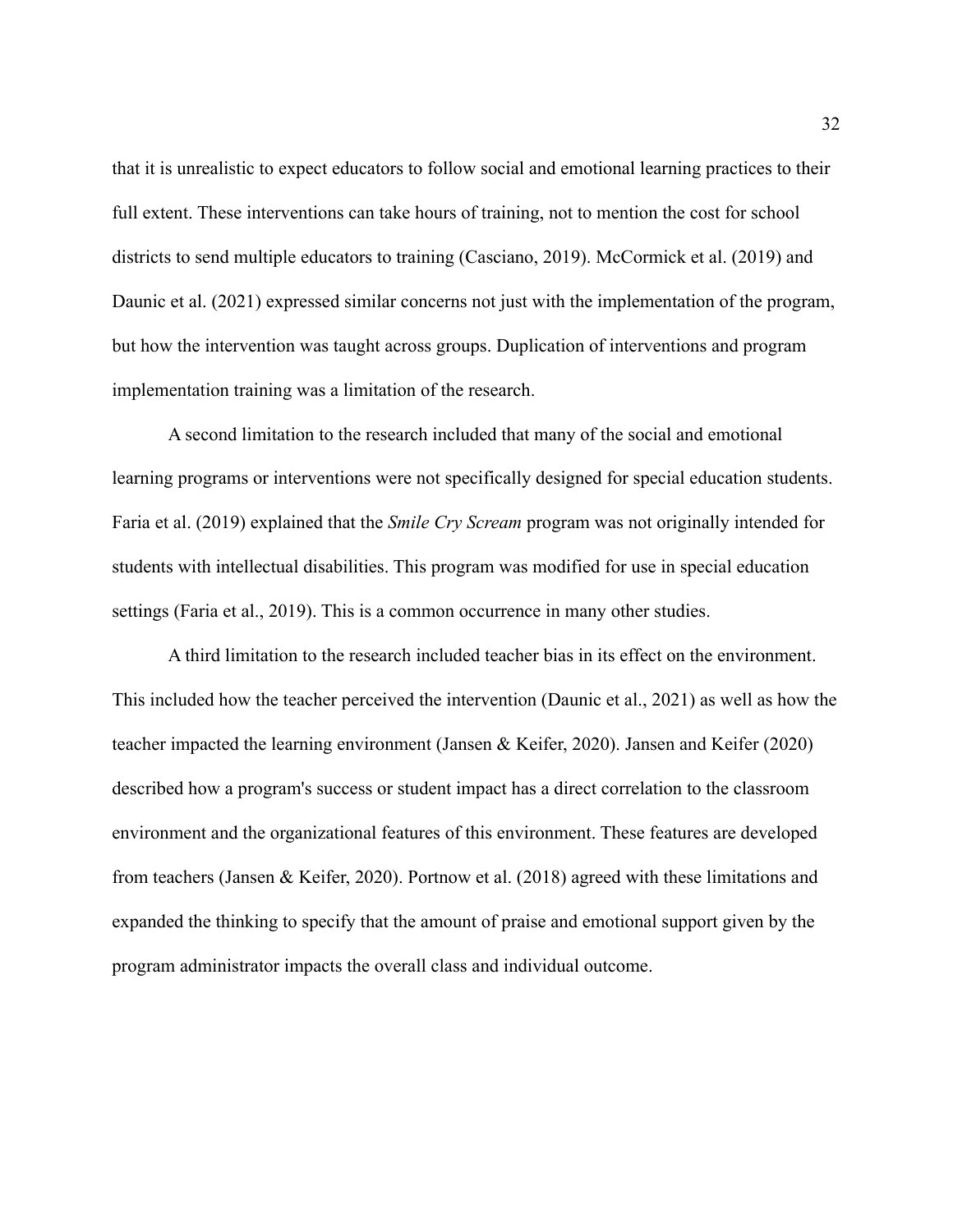#### **Implications for Future Research**

The limitations of the research helped to introduce implications that should be taken for further research on the topic of social and emotional learning in special education. Of the many implications addressed in the studies, two implications stood at the forefront.

The first implication that should be looked at further would be the effect that the student environment has on the impact of the social and emotional learning program. Bierman and Sanders (2021) described that oftentimes social and emotional learning practices are implemented in a Tier 2 setting; a small group of individuals needing extra support. This setting may be more powerful than Tier 1, general education, programming and should be considered when analyzing data surrounding the impact of the interventions (Bierman & Sanders, 2021).

A second area for further research would be expanding the insight on the group of special education students receiving an intervention. McCormick et al. (2019) expressed that underlying domains such as economic status would provide students with a completely different outcome. Research points that low-income students may have a completely different social and emotional learning experience compared to those of middle to high incomes (McCormick et al., 2019). Whereas Lera-Miguel et al. (2016) described that something as simple as the functional ability of the student, even with similar disabilities could impact the socioemotional outcome. We have read in this thesis through research that special education students have a wide range of ability and functional skills. Addressing a test group with similar functions and abilities can be difficult and needs expanded research for clear data.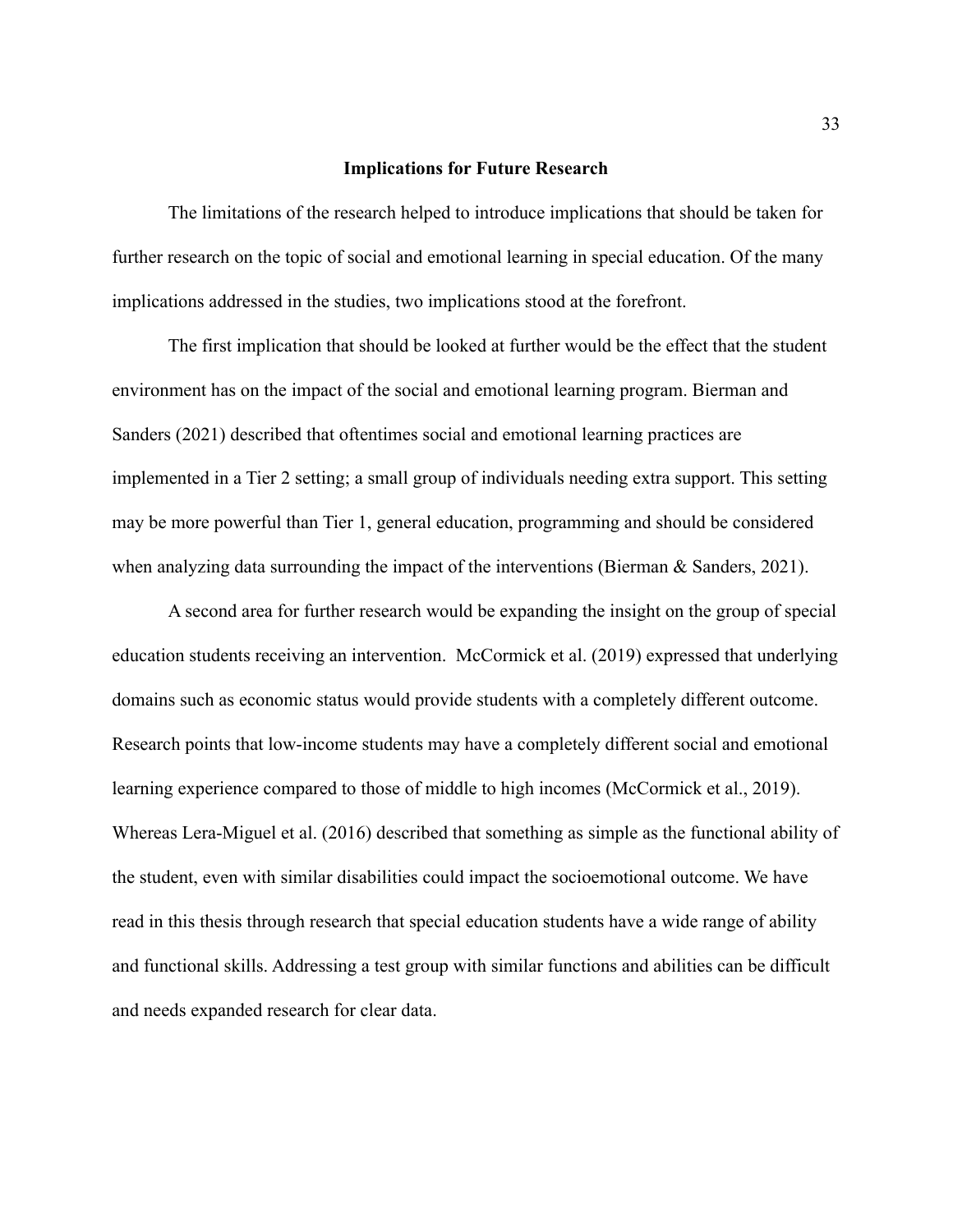# **Conclusion**

Social and emotional learning is impactful for all students, especially those in special education. These programs can help students socially, emotionally, behaviorally, and academically. Special education students benefit from direct instruction, as it fills the missing piece in their personalized education.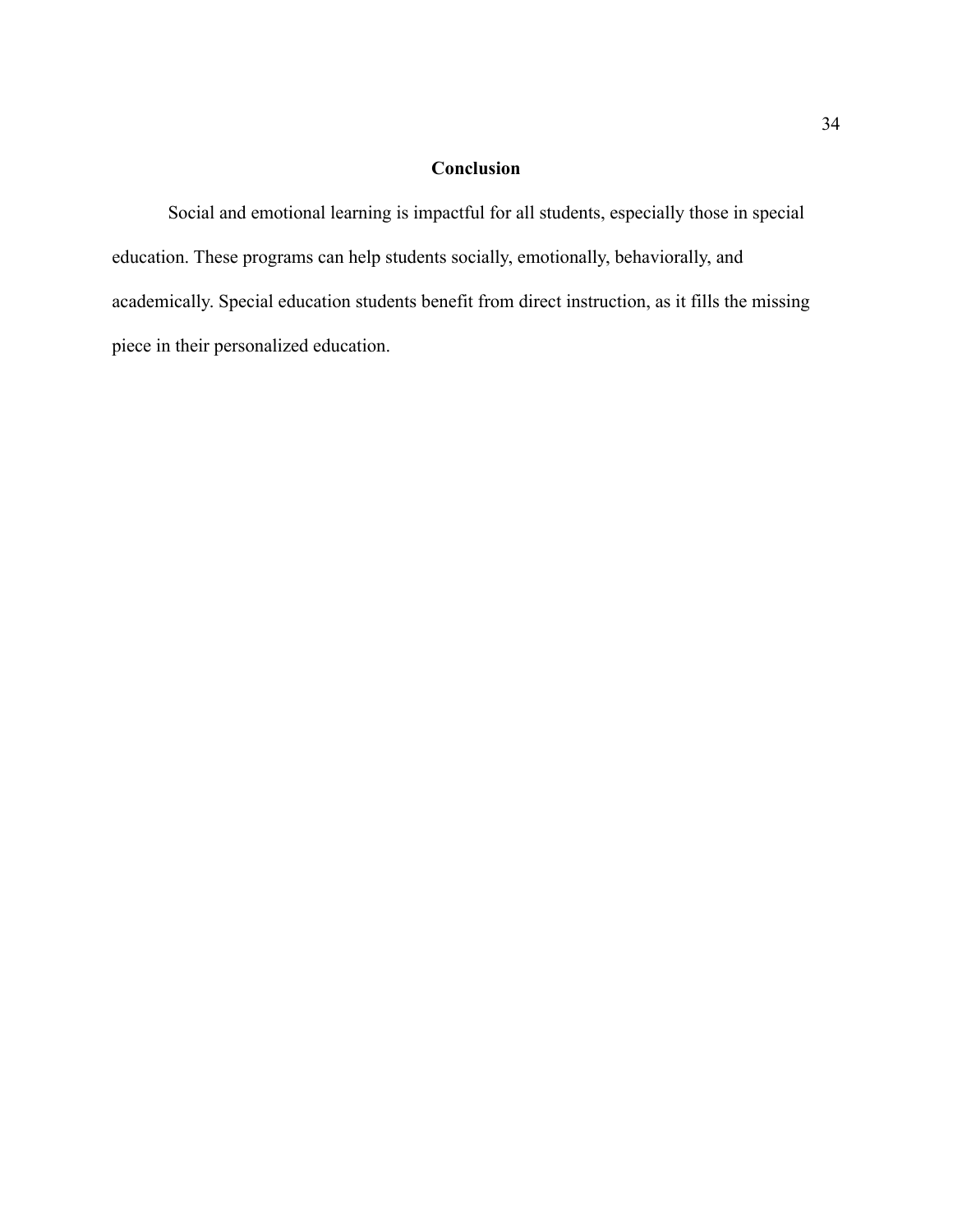#### **References**

- Aakhus, B., Soule-Chapman, R., Holman, M., Huppert, P., Johnson, S., Klonecki, K., Docs, E., Manchester, J., Sievers, P., Tarbers, M.L., Brandstaetter, P., VanDetley, A. (2004) Promising practices for the identification of individuals with developmental cognitive disabilities.
- American Association on Intellectual and Developmental Disabilities.(2013). FAQs on intellectual disability.

<https://www.aaidd.org/intellectual-disability/definition/faqs-on-intellectual-disability>

- Baurain, C., Nader-Grosbois, N., & Dionne, C. (2013). Socio-emotional regulation in children with intellectual disability and typically developing children, and teachers' perceptions of their social adjustment. *Research in Developmental Disabilities, 34*(9), 2774-2787. <https://doi.org/10.1016/j.ridd.2013.03.022>
- Bierman, K. L., & Sanders, M. T. (2021). Teaching explicit social-emotional skills with contextual supports for students with intensive intervention needs. *Journal of Emotional and Behavioral Disorders, 29*(1), 14-23. <http://dx.doi.org/10.1177/1063426620957623>
- Casciano, R., Cherfas, L., & Jobson-Ahmed, L. (2019). Connecting arts integration to social-emotional learning among special education students. *Journal for Learning through the Arts, 15*(1)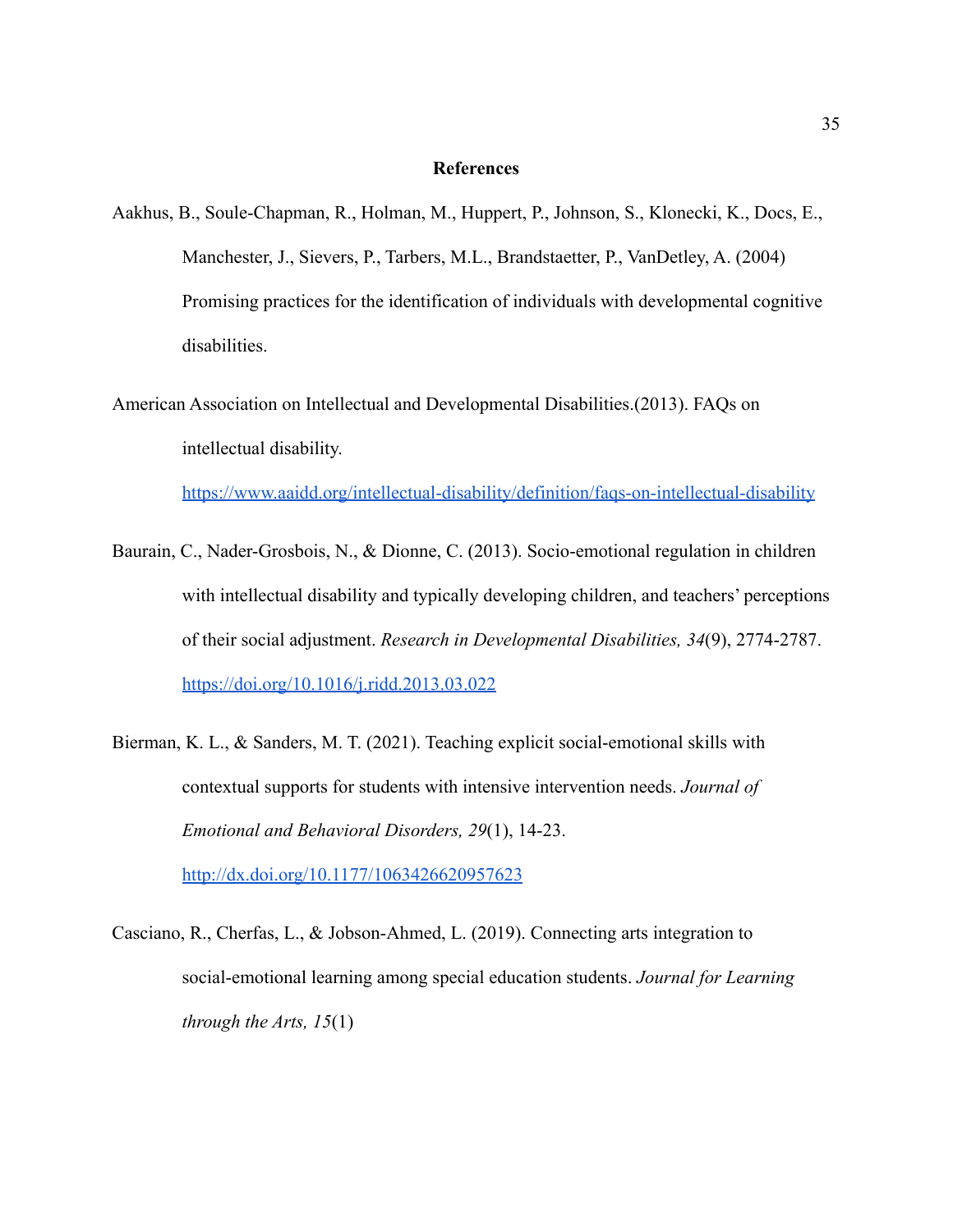- Cavioni, V., Grazzani, I., & Ornaghi, V. (2017). Social and emotional learning for children with learning disability: Implications for inclusion. *International Journal of Emotional Education, 9*(2), 100-109.
- Cheng, Y., Luo, S., Lin, H., & Yang, C. (2018). Investigating mobile emotional learning for children with autistic spectrum disorders. *International Journal of Developmental Disabilities, 64*(1), 25-34. <http://dx.doi.org/10.1080/20473869.2016.1206729>
- Chi-Ming Kam, Greenberg, M. T., & Kusché, C. A. (2004). Sustained effects of the PATHS curriculum on the social and psychological adjustment of children in special education. *Journal of Emotional & Behavioral Disorders, 12*(2), 66-78. <https://doi.org/10.1177/10634266040120020101>
- Danielson, M. L., Bitsko, R. H., Ghandour, R. M., Holbrook, J. R., Kogan, M. D., & Blumberg, S. J. (2018). Prevalence of parent-reported ADHD diagnosis and associated treatment among US Children and adolescents, 2016. *Journal of Clinical Child and Adolescent Psychology, 47*(2), 199-212. <https://doi.org/10.1080/15374416.2017.1417860>
- Daunic, A. P., Corbett, N. L., Smith, S. W., Algina, J., Poling, D., Worth, M., Boss, D., Crews, E., & Vezzoli, J. (2021). Efficacy of the social-emotional learning foundations curriculum for kindergarten and first grade students at risk for emotional and behavioral disorders. *Journal of School Psychology, 86*, 78-99.

<https://doi.org/10.1016/j.jsp.2021.03.004>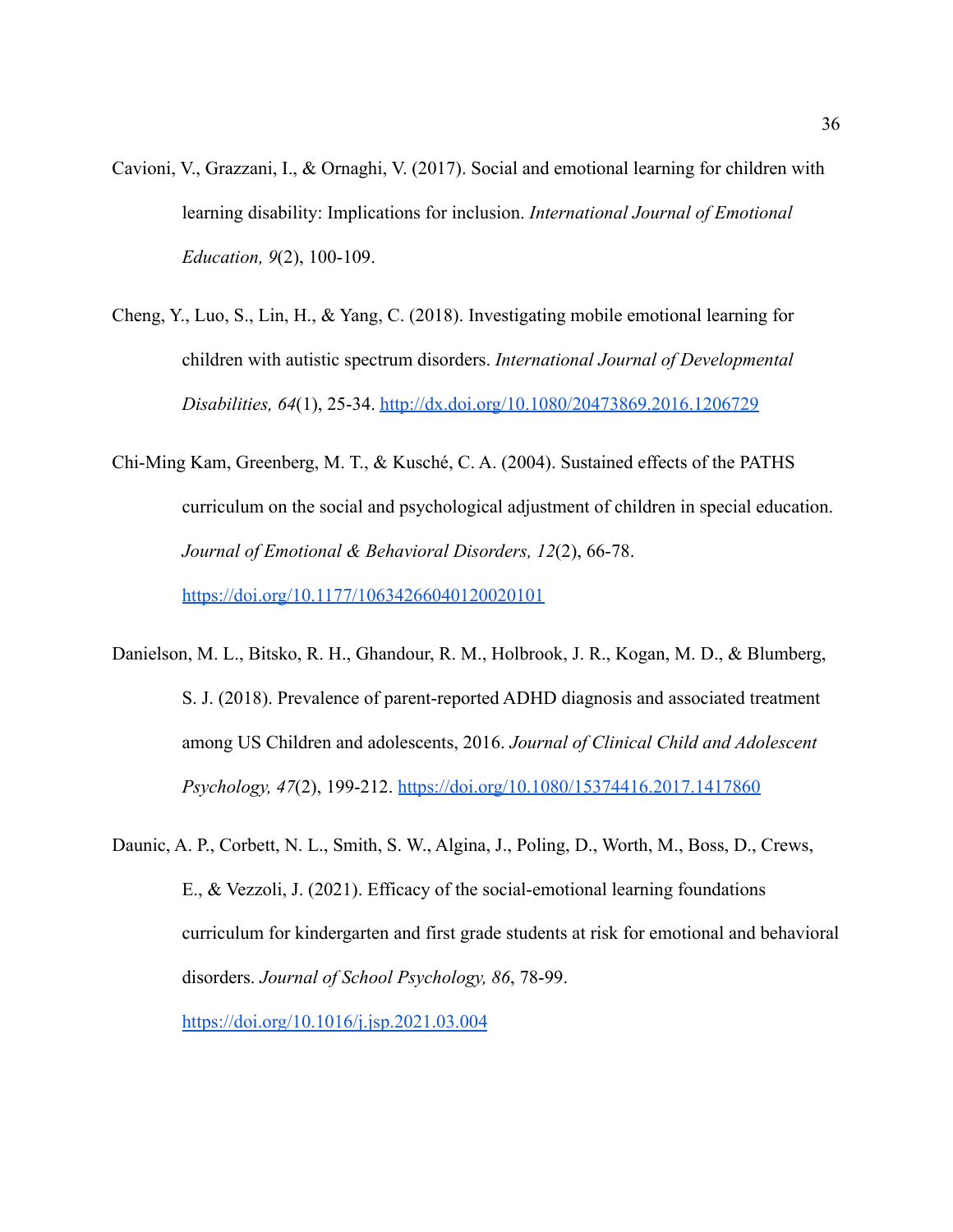Everyday Speech. (2021). Social-emotional learning.

<https://everydayspeech.com/sel-curriculum/>

- Faria, S. M. M., Esgalhado, G., & Pereira, C. M. G. (2019). Efficacy of a socioemotional learning programme in a sample of children with intellectual disability. *Journal of Applied Research in Intellectual Disabilities, 32*(2), 457-470. <http://dx.doi.org/10.1111/jar.12547>
- Gallegos, J., Langley, A., & Villegas, D. (2012). Anxiety, depression, and coping skills among Mexican school children: A comparison of students with and without learning disabilities. *Learning Disability Quarterly, 35*(1), 54-61.
- Gonzalez, L., & Cramer, E. (2013). Class placement and academic and behavioral variables as predictors of graduation for students with disabilities. *Journal of Urban Learning, Teaching, and Research, 9*, 112-123.
- Heyward, G., Pillow, T., Tuchman, S., & Center on Reinventing Public Education, (CRPE). (2020). What does it take to educate students with mild to moderate disabilities in general education settings? Lessons from Washington's public charter schools.

Individuals with Disabilities Act (IDEA), 20 U.S.C. §§1401. (2004).

Jansen, K., & Kiefer, S. M. (2020). Understanding brain development: investing in young adolescents' cognitive and social-emotional development. *Middle School Journal, 51*(4), 18-25.<http://dx.doi.org/10.1080/00940771.2020.1787749>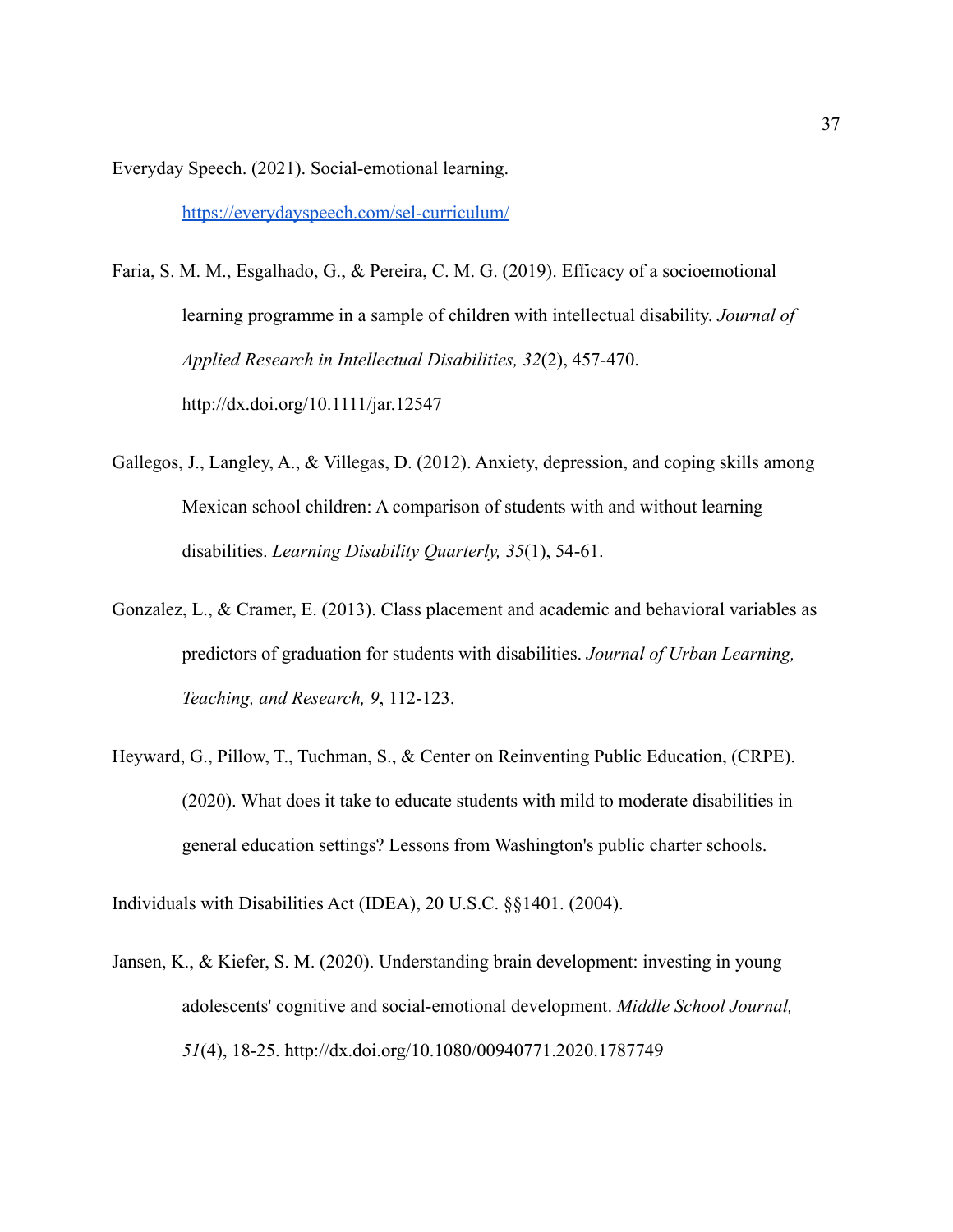Lera-Miguel, S., Rosa, M., Puig, O., Kaland, N., Lázaro, L., Castro-Formieles, J., & Calvo, R. (2016). Assessing advanced theory of mind in children and adolescents with high-functioning autism: The Spanish version of the "Stories of everyday life". *Journal of Autism and Developmental Disorders, 46*(1), 294-304. <http://dx.doi.org/10.1007/s10803-015-2585-4>

McCormick, M. P., Neuhaus, R., Horn, E. P., O'Connor, E. E., White, H. I., Harding, S., Cappella, E., & McClowry, S. (2019). Long-term effects of social-emotional learning on receipt of special education and grade retention: evidence from a randomized trial of "INSIGHTS". *AERA Open, 5*(3)

Minnesota Department of Education (MDE). (2021a). Autism spectrum disorders.

[https://education.mn.gov/MDE/dse/sped/cat/aut/](https://education.mn.gov/MDE/dse/sped/cat/aut/%5C)

Minnesota Department of Education (MDE). (2021b). Categorical disabilities.

<https://education.mn.gov/MDE/dse/sped/cat/>

Minnesota Department of Education (MDE). (2021c). Developmental cognitive disorders. <https://education.mn.gov/MDE/dse/sped/cat/dcd/>

Minnesota Department of Education (MDE). (2021d). Emotional or behavioral disorders.

<https://education.mn.gov/MDE/dse/sped/cat/ebd/>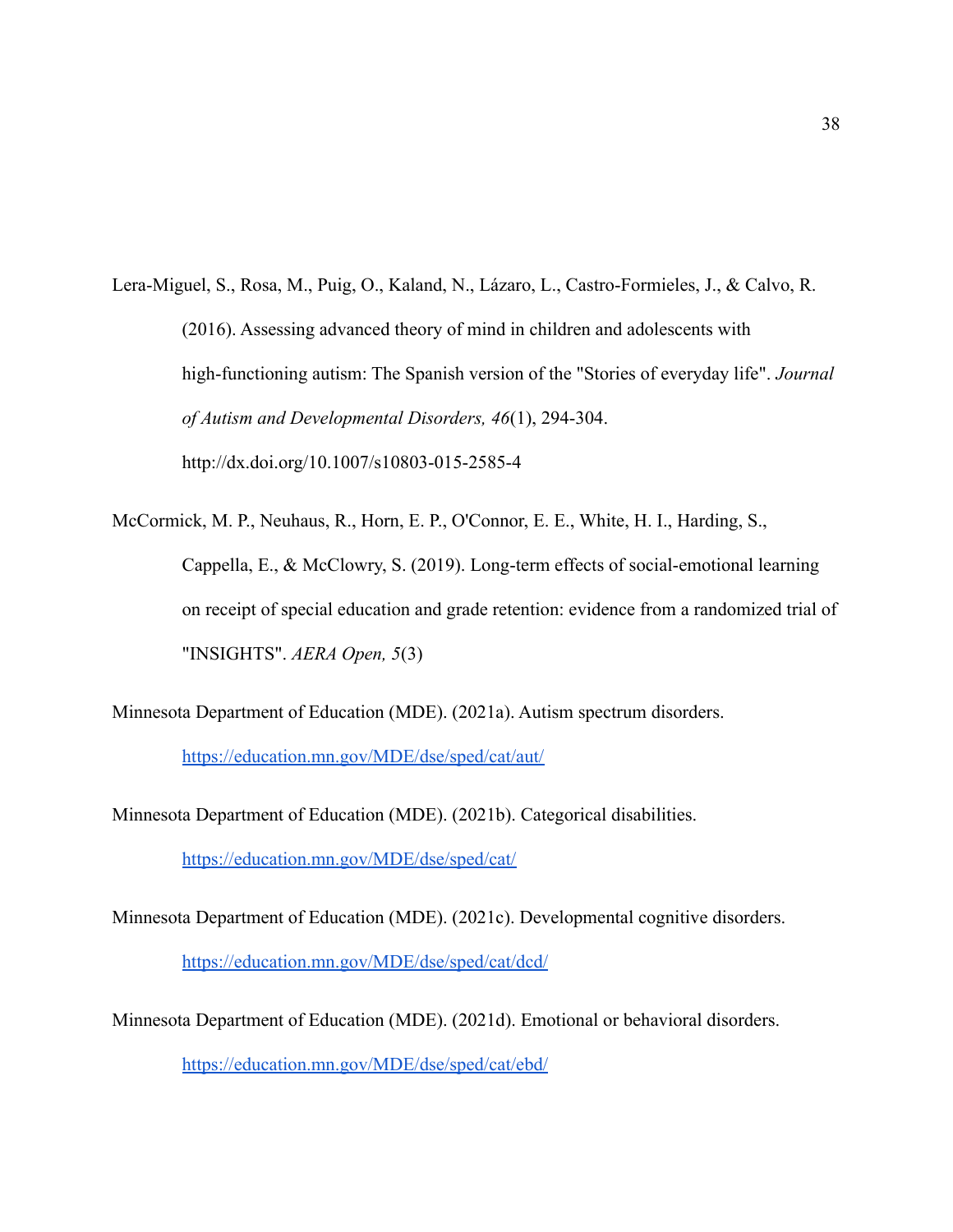Minnesota Department of Education (MDE). (2021e). Other health disabilities.

<https://education.mn.gov/MDE/dse/sped/cat/ohd/>

Minnesota Department of Education (MDE). (2021f). Specific learning disabilities.

<https://education.mn.gov/MDE/dse/sped/cat/sld/>

Minnesota Department of Education (MDE). (2021g). Special education.

<https://education.mn.gov/MDE/dse/sped/>

- Murphy, A. N., Radley, K. C., & Helbig, K. A. (2018). Use of superheroes social skills with middle school‐age students with autism spectrum disorder. *Psychology in the Schools, 55*(3), 323-335. https://doi.org/10.1002/pits.22104
- O'Connor, E. E., Cappella, E., McCormick, M. P., & McClowry, S. G. (2014). An examination of the efficacy of INSIGHTS in enhancing the academic and behavioral development of children in early grades. *Journal of Educational Psychology, 106*(4), https://doi.org/1156-1169. 10.1037/a0036615
- Probst, D. (2017). Social media literacy as an IEP intervention for social and emotional learning. *Journal of Media Literacy Education, 9*(2), 45-57.
- Rhodes, J., Thomas, J. M., & Liles, A. R. (2018). Predictors of grade retention among children in an elementary school truancy intervention. *Journal of at-Risk Issues, 21*(1), 1-10.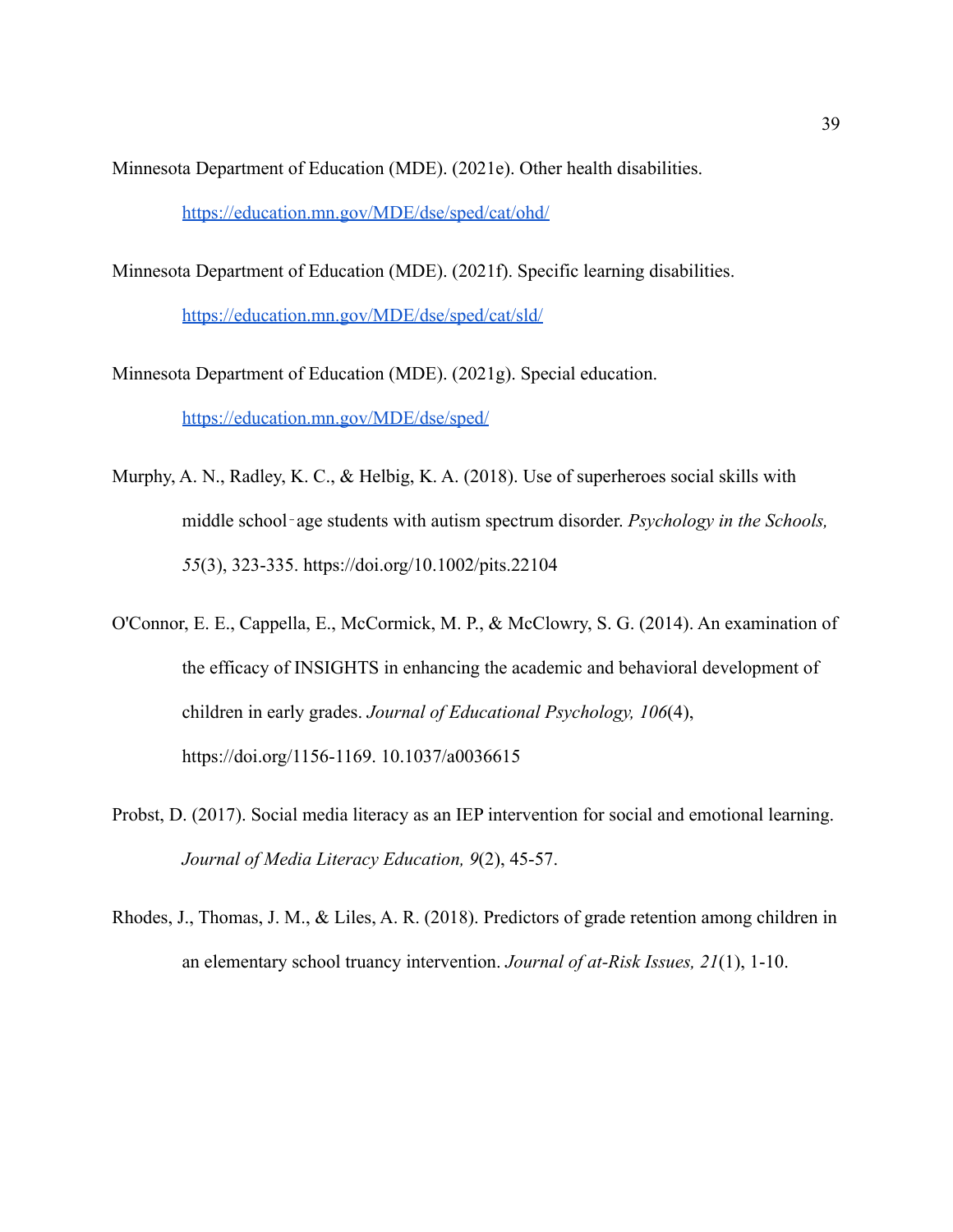- Sciuchetti, M. B. (2017). Addressing inequity in special education: an integrated framework for culturally responsive social emotional practice. *Psychology in the Schools, 54*(10), 1245-1251.<http://dx.doi.org/10.1002/pits.22073>
- Singh, A., & Squires, J. (2014). ADHD in preschool: approaches and teacher training. *Journal of the American Academy of Special Education Professionals* , 122-149.
- Storebø, O. J., Elmose Andersen, M., Skoog, M., Joost Hansen, S., Simonsen, E., Pedersen, N., Tendal, B., Callesen, H. E., Faltinsen, E., Gluud, C., & Storebø, O. J.Social skills training for attention deficit hyperactivity disorder (ADHD) in children aged 5 to 18 years. *Cochrane Database of Systematic Reviews,* (6)
- Szlyk, H. S. (2018). Fostering independence through an academic culture of social responsibility: A grounded theory for engaging at-risk students. *Learning Environments Research, 21*(2), 195-209.<http://dx.doi.org/10.1007/s10984-017-9245-x>
- Taylor, R. D., Oberle, E., Durlak, J. A., & Weissberg, R. P. (2017). Promoting positive youth development through school-based social and emotional learning interventions: A meta-analysis of follow-up effects. *Child Development, 88*(4), 1156-1171. <http://dx.doi.org/10.1111/cdev.12864>
- Willoughby, D., & Evans, M. A. (2019). Self-processes of acceptance, compassion, and regulation of learning in university students with learning disabilities and/or ADHD.